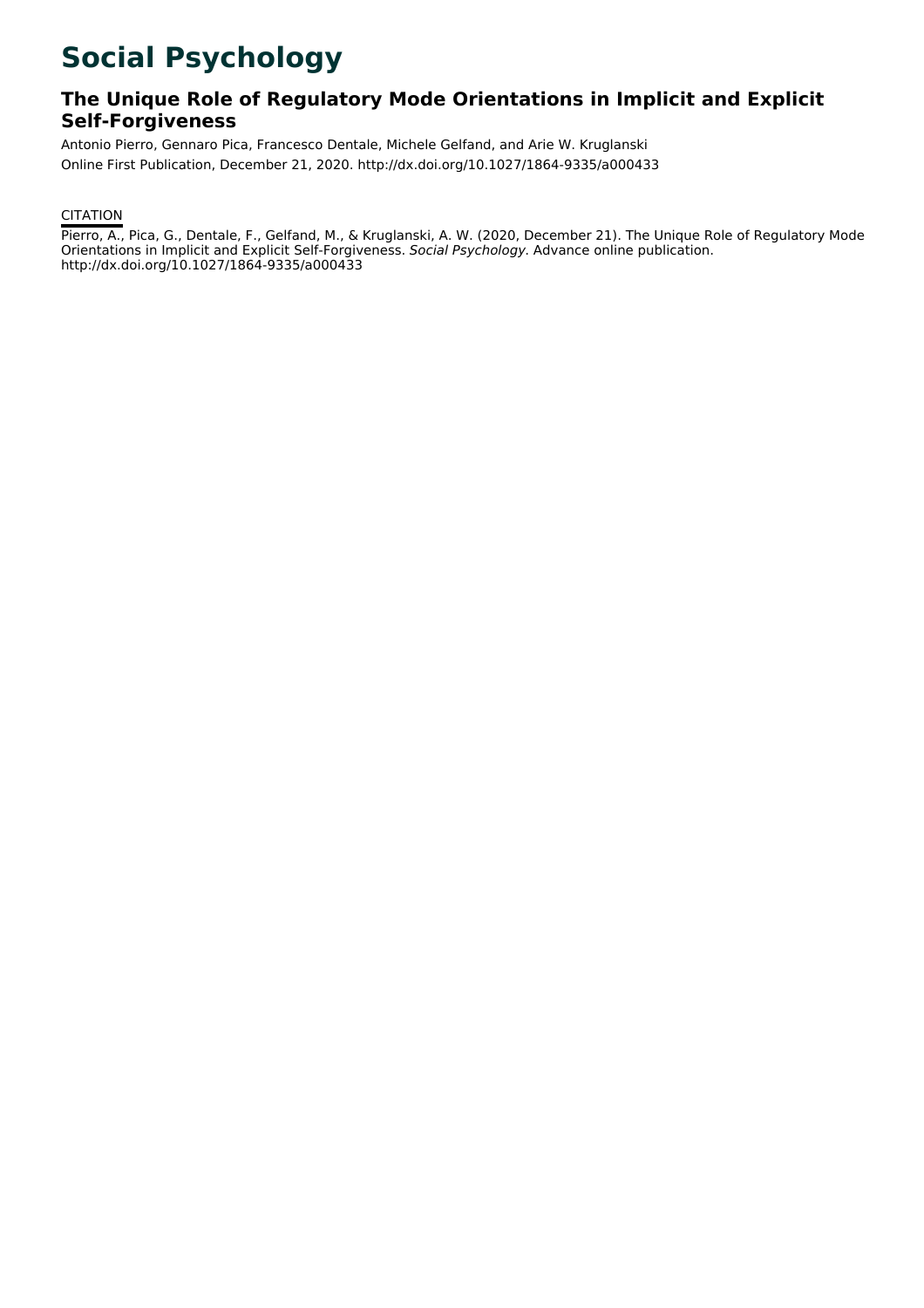

# The Unique Role of Regulatory Mode Orientations in Implicit and Explicit Self-Forgiveness

Antonio Pierro $^1$ , Gennaro Pica $^1$ **o**, Francesco Dentale $^1$ , Michele Gelfand $^2$ , and Arie W. Kruglanski<sup>2</sup>

<sup>1</sup>Department of Psychology, University of Rome "La Sapienza", Italy <sup>2</sup>Department of Psychology, University of Maryland, College Park, MD, USA

Abstract: The present research addresses the unique role of locomotion and assessment regulatory-mode orientations on self-forgiveness, by controlling for personality traits and by excluding possible effects of variables linked to strategies that underestimate one's culpability. In three studies (Total N = 471) we found that assessment obstructs, while locomotion promotes, self-forgiveness both at an explicit (Studies 1 and 2) and at an implicit level (Study 3), and by controlling for acceptance of responsibility (Studies 1 and 3), the Big-Five dimensions, moral disengagement strategies (Study 1), self-blame and justifications (Study 2), transgression severity, and time passed since the episode occurred (Study 3). The implications of the results are also discussed with reference to self-forgiveness.

Keywords: self-forgiveness, regulatory mode, Big-Five, self-exoneration strategies

Self-forgiveness can have a significant impact on individuals' self-concept and well-being. People may both hurt another person or feel bad because of a wrong action (or inaction) of their past which causes harm to themselves. In fact, it has been consistently demonstrated that the lack of self-forgiveness following transgressions and/or offences to others may lead to deleterious outcomes for one's wellbeing (Hall & Fincham, 2005; Tangney et al., 2005; Wenzel et al., 2012; Wohl et al., 2008). Thus, identifying factors involved in the self-forgiveness process and investigating why and how they can promote or inhibit the people's propensity to self-forgive is critical for theory and for professionals seeking reconciliation in therapy.

In this vein, previous theory and research has focused on individual differences mainly related to the aim of protecting the self from self-condemnation, which is an undeniable part of the self-forgiveness concept (Hall & Fincham, 2005; McConnell, 2015; Tangney et al., 2005; Wenzel et al., 2012; Wohl et al., 2008). Only recently other individual differences have been identified that, we believe, are also essential for self-forgiveness: (1) a strong desire for (psychological) motion (i.e., desire for movement from state to state); and (2) a strong desire to evaluate one's actions (see, Pierro, Pica, et al., 2018).

Specifically, it has been shown that psychological motion (captured by the regulatory mode orientation of

locomotion; Higgins et al., 2003; Kruglanski et al., 2000) focuses the individual toward the future, helping to put to rest past misdeeds (Pierro et al., 2018). By contrast, the evaluative and the comparative tendencies (captured by the regulatory mode orientation of assessment, Higgins et al., 2003; Kruglanski et al., 2000) present obstacles to self-forgiveness because they focus the individual toward the past, and thus keeping the transgression in mind.

The above findings, however, leave open the possibility that the relationships between regulatory mode orientations and self-forgiveness may be in part explained by the effects of other personality variables and by self-exoneration strategies. In fact, it can be possible that high locomotors successfully overcome past misdeeds and reach selfforgiveness by simply minimizing culpability whereas high assessors do so less and, because of their evaluative tendencies, remain stuck on these misdeeds, thus impeding selfforgiveness.

The present research aims to exclude the above possibilities and address the unique role of regulatory mode orientations on self-forgiveness, and suggests that whereas the individuals' tendencies toward psychological motion (i.e., locomotion regulatory mode) encourage self-forgiveness by stimulating the wish to overcome (however, still admitting one's) culpability and move on, the tendencies toward comparative thinking (i.e., assessment regulatory mode)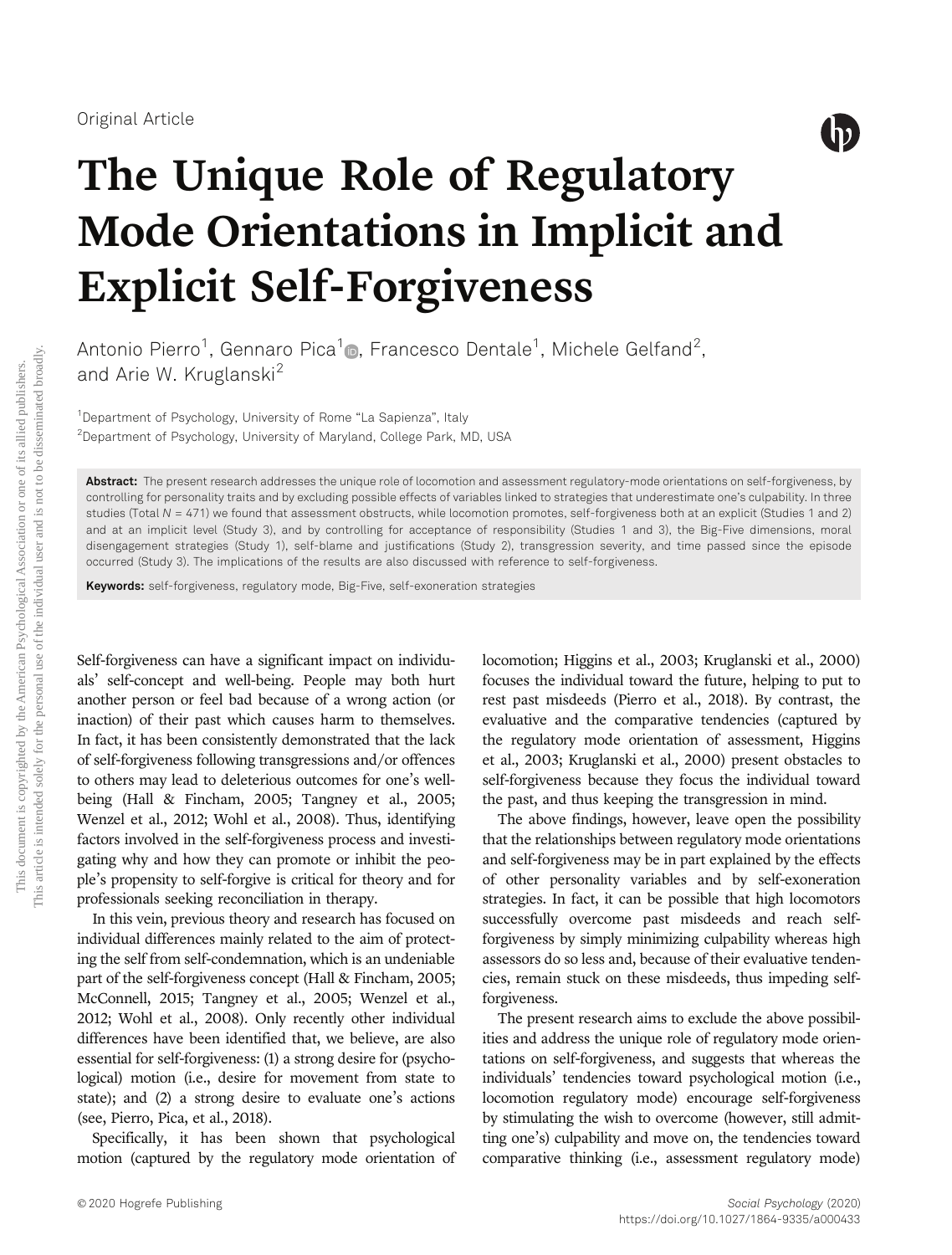should prevent self-forgiveness by making offenders stuck on their misdeeds. In what follows, we first introduce the theoretical background of the present research and then we will more thoroughly present our hypotheses.

## Self-Forgiveness

Self-forgiveness has been described as "a willingness to abandon self-resentment in the face of one's own acknowledged objective wrong, while fostering compassion, generosity, and love toward oneself" (Enright & The Human Development Study Group, 1996, p. 116). It can be intended both as a specific conduct, aimed at specific offences in which the person has hurt others or oneself (specific selfforgiveness), and as an individual difference variable, a tendency to forgive oneself in different situations and over time (dispositional self-forgiveness).

In achieving self-forgiveness, offenders not only work toward achieving emotional relief (i.e., to overcome the toxic effects of self-conscious thoughts and emotions such as guilt, shame, and regret), but also may try to repair the impaired relationship (if the offence was directed toward another person) by making amends and modifying their future behaviors. This process, in turn, leads to the person's value reaffirmation, self-acceptance, and well-being (Fisher & Exline, 2010; Hall & Fincham, 2005; McConnell, 2015; Tangney et al., 2005; Wenzel et al., 2012; Wohl et al., 2008). Consistent with this reasoning, Worthington and colleagues (2007) wrote that "self-condemnation may impair self-care, produce depression and anxiety, and demotivate coping" (p. 293).

Previous research has shown that self-forgiveness is indeed positively associated with cognitive flexibility (Thompson et al., 2005), emotional stability (or low neuroticism), and extraversion (Ross et al., 2004). On the other hand, self-forgiveness has been shown to negatively correlate with depression, anxiety (Thompson et al., 2005), and low self-esteem (Ross et al., 2004). In addition, perfectionism and rumination have been found to be negatively related to self-forgiveness (Dixon et al., 2014), suggesting that self-forgiveness is undermined by overthinking about transgressions. Interestingly, self-forgiveness has been found to reduce procrastination among university students (Wohl et al., 2010), suggesting that self-forgiveness serves to adaptively move on in order to accomplish other goals.

In light of the theorizing and findings described above, we suggest that self-forgiveness not only serves an overall function of self-acceptance, but also serve psychological motion toward future goals. In fact, self-condemning thoughts and feelings not only risk one's self-image as a moral person worth of value, but also disrupt the need to overcome resentment and move forward. Framed differently, resentment may block psychological motion, which is however, a strong need of human beings. Therefore, a strong need for (psychological) movement may help overcome resentment, re-establishing self-worth, and prepare people to move forward in order to achieve their goals. Such tendencies are well captured by regulatory mode orientations described in the next section.

## Regulatory Mode Theory

Regulatory mode theory (Higgins et al., 2003; Kruglanski et al., 2000, 2013) describes two orthogonal functions of self-regulation: locomotion and assessment. Locomotion "constitutes the aspect of self-regulation concerned with movement from state to state and with committing the psychological resources that will initiate and maintain goal-related movement in a straightforward and direct manner, without undue distractions or delays" (Kruglanski et al., 2000, p. 794). By contrast, assessment "constitutes the comparative aspect of self-regulation concerned with critically evaluating entities or states, such as goals or means, in relation to alternatives in order to judge relative quality" (Kruglanski et al., 2000, p. 794). While locomotion is intended as the aspect of self-regulation related to managing action, motion and change (i.e., locomotion concerned with moving from a current state to a changed end-state), assessment is conceptualized as the aspect of self-regulation related to evaluation, deliberation, and comparisons of various means to best proceed. The two regulatory modes can be measured as dispositional variables (see Kruglanski et al., 2000).

High locomotion leads individuals to act faster and sooner, avoiding delays, interruptions to action, and procrastination (Pica, Amato, Pierro, et al., 2015; Pierro et al., 2011). By contrast, high assessment leads individuals to a greater fear of making wrong choices or mistakes during goal pursuit, and to have higher standards for personal performance (Kruglanski et al., 2000).

Overall, recent empirical evidence suggests that the two regulatory mode orientations not only correlate with factors involved in the self-forgiveness process, but also motivate individuals to focus on their past versus their future, thus thereby inhibiting or promoting the self-forgiveness process, respectively (Higgins et al., 2003; Kruglanski et al., 2000, 2016). For instance, whereas locomotion positively correlates with extraversion, emotional stability, and conscientiousness, assessment positively correlates with depression, anxiety, low self-esteem, and neuroticism (Kruglanski et al., 2000).

Similarly, while assessment tendencies positively correlate with variables having to do with the past, such as rumination, unwanted thought intrusion, obsession toward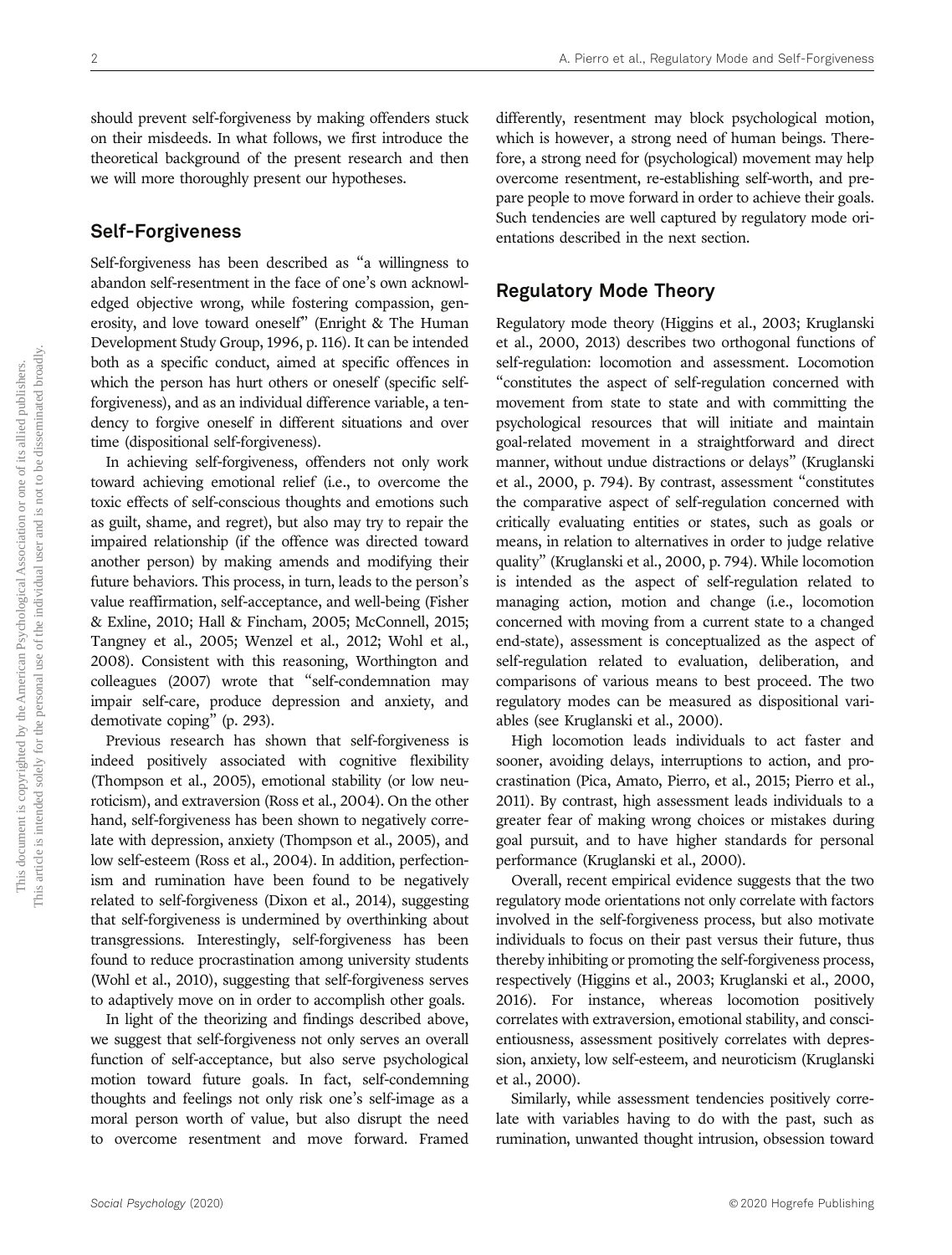passionate activities, nostalgia, and regret, locomotion tendencies are negatively related (or unrelated) to such factors, being instead focused on the future, preferring to move forward and leave the past behind (Kruglanski et al., 2016; Lucidi et al., 2016; Pica, Amato, Mauro, et al., 2015; Pierro et al., 2008, 2013). Consistent with this reasoning, Pierro et al. (2018) recently demonstrated that locomotion tendencies make people focus on the future and thus promotes self-forgiveness, while assessment tendencies make people focus on the past and thus obstructs self-forgiveness.

Taken together, these studies show that high locomotors face past errors efficiently because they are motivated to overcome them and move forward, while assessors remain stuck on them because of their evaluative tendencies. However, one might question whether locomotion tendencies are not really conducive to self-forgiveness. In fact, it might be hypothesized that seeking motion may drive high locomotors to simply leave their past errors behind them, and thus engaging in strategies, such as moral disengagement (Bandura, 1991), find justifications for the misdeed, and external attribution (Weiner et al., 1991; see also Tangney & Dearing, 2002), that are aimed at downplaying their wrongdoing. The present research is aimed at giving an answer to the above point by investigating the unique effects of regulatory mode orientations on self-forgiveness, as described below.

## The Present Research

In three studies, we investigated the unique effects of regulatory mode orientations on self-forgiveness, using three diverse measures of self-forgiveness (both explicit and implicit), and by controlling for Big-Five personality traits and excluding possible effects of several self-exoneration strategies (i.e., moral disengagement, attribution style, justifications). Overall, the aim of the three studies was twofold: (1) to replicate and expand the previous finding (Pierro et al., 2018) on the relationship between regulatory mode and self-forgiveness with different samples and using different measures of self-forgiveness, including a new implicit measure of self forgiveness; (2) to investigate the unique effects of regulatory mode orientations on self-forgiveness, beyond the effects of personality traits and of several selfexoneration strategies.

In the first study, we tested the effects of regulatory mode orientations on dispositional self-forgiveness by controlling for the Big-Five dimensions, attribution style (i.e., how typically they attribute to the self the responsibility of their actions), and moral disengagement strategies. The idea was the following: to the extent that the relationship between regulatory mode orientations and self-forgiveness is found even after controlling for Big-Five, attribution style,

and moral disengagement, we should not only detect the unique effects of locomotion and assessment in predicting self-forgiveness – and thus exclude that the hypothesized relations are explained by other personality variables – but we should also have evidence that locomotion and assessment influence self-forgiveness, independently from possible strategies of self-exoneration, such as external attribution of responsibility and moral disengagement.

In the second study, we tested the effects of locomotion and assessment on self-forgiveness, measured by means of four different conflict scenarios whereby participants had to identify with the offender, and by controlling for probability of using justifications and attribution style strategies. Moreover, if the relationship between regulatory modes and self-forgiveness (controlling for the justifications and selfblame) was confirmed as hypothesized, then we should acquire further evidence (by using a different measure of self-forgiveness) of their unique effects on self-forgiveness.

In the third study, we implemented an implicit measure of self-forgiveness and we assessed its relationship with the two regulatory mode orientations. More specifically, after asking participants to recall a specific episode whereby they hurt and/or offended another person they care about, we tested whether the regulatory mode orientations predicted implicit self-forgiveness, by also controlling for the effects of taking responsibility of the wrongdoing, transgression severity, and time passed since the incident occurred. Also in this study, if the relationship between regulatory modes and implicit self-forgiveness (controlling for the variables described above) was confirmed as hypothesized, then we should further be confident that regulatory modes uniquely predict self-forgiveness.

For all studies, we report how we determined our sample size, all data exclusions (if any), and all manipulations and measures in the study.

Our sample sizes (177 in Study 1, 159 in Study 2, and 135 in Study 3) were determined by a combination of power analyses, sample sizes used in previous similar studies (Pierro et al., 2018), and decision rules implemented at the time of data collection. For our power analyses, we focused on our two main effects of interest, namely the potential associations between locomotion and selfforgiveness and between assessment and self-forgiveness. Findings from Pierro et al. (2018), using samples ranging between 85 and 189 participants, suggest that the associations between the two regulatory mode orientations and self-forgiveness are low to moderate in magnitude (i.e., Pearson's *r* ranging between .19 and .30 for locomotion; and Pearson's r ranging between .24 and .28 for assessment). To estimate the adequate sample size needed to test our hypotheses for the three studies, we used an a priori power analysis (F-tests; Linear multiple regression: Fixed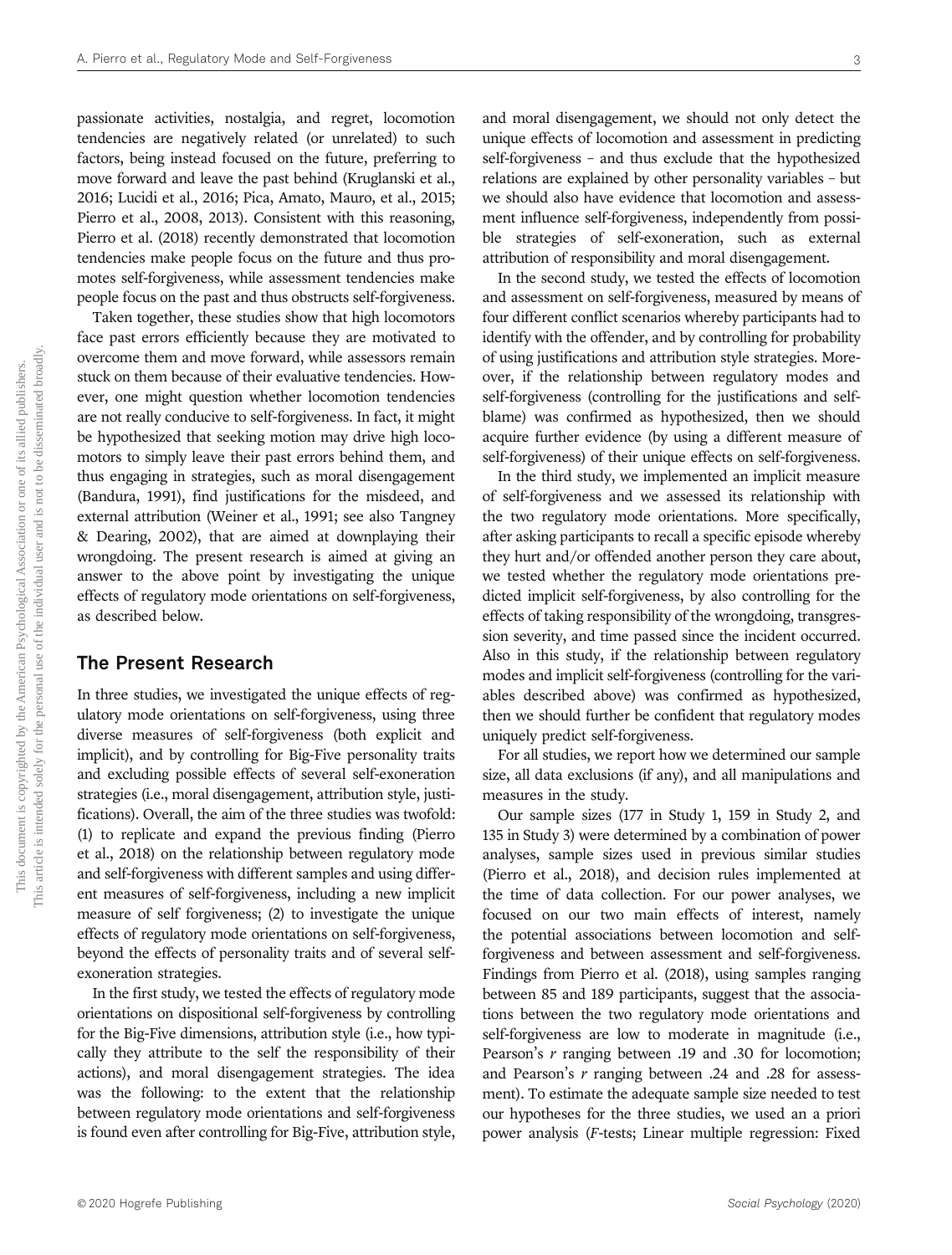model,  $R^2$  deviation from zero) with the G\*Power calculator (Faul et al., 2007). Assuming relatively small  $(f^2 = .08)$  to moderate ( $f^2$  = .15) effect sizes both for locomotion and assessment and setting α error probability at .05 and power at .80, we would need data (1) from 127 to 228 participants to detect effects ranging between these magnitudes in Study 1 (number of predictors  $= 12$ ); (2) from 98 to 177 participants to detect effects ranging between these magnitudes in Study 2 (number of predictors = 6); and, (3) from 103 to 187 participants to detect effects ranging between these magnitudes in Study 3 (number of predictors = 7). For Study 1, we instituted an a priori stop rule, such that we terminated data collection within the pre-established period (approximately 2 months). In Studies 2 and 3, our sample sizes were limited by the number of participants (university students) that (1) gave availability for answering the survey (Studies 2 and 3), and (2) were contemporarily scheduled for a laboratory visit over the course of the data collection period (which comprised 3 weeks; Study 3).

## Study 1

Our first study examined the basic relationships between chronic locomotion and assessment orientations and trait self-forgiveness controlling for the Big-Five dimensions, moral disengagement strategies, and attribution style. As previous studies have shown that cognitive flexibility, emotional stability (or low neuroticism) and extraversion positively correlate with self-forgiveness (Ross et al., 2004; Thompson et al., 2005), all of which also correlate with the assessment (negatively) and locomotion (positively) constructs (Kruglanski et al., 2000), we decided to control for possible effects of the above variables in the relationship between regulatory mode orientations and self-forgiveness. Furthermore, in order to also exclude the possible effects of strategies involved in self-exoneration (which have been found to reduce the need for self-forgiveness, Fisher & Exline, 2006; Hall & Fincham, 2005), we also controlled for moral disengagement and attribution style. In such a way, we may detect the unique effects of regulatory mode orientations on self-forgiveness and, more specifically, whether the hypothesized relations last controlling for factors involved in self-exoneration (Tangney & Dearing, 2002). We hypothesized that, regardless of the effects of the Big-Five dimensions, and of moral disengagement strategies and attribution style, people with a strong locomotion orientation would be more inclined to self-forgive their past misdeeds because of their intrinsic need to move on; whereas people with a strong assessment orientation would be more resistant to self-forgive their own wrongs because of their intrinsic need for evaluation leads them to inaction by remaining stuck on these misdeeds.

## Participants

One hundred seventy-seven participants (92 women;  $M_{\text{age}} =$ 33.91,  $SD<sub>age</sub> = 11.07$  took part in the study on a voluntary basis. Participants were recruited from graduate classes in psychology, community volunteers who were participating to other studies, and from students' acquaintances. Most of our sample was employees (46.9%) or students (27.27%); the rest of the sample was either workers (9%), professionals (4.5%), housewives (2.3%), or retirees (0.6%), and 4.5% declared to belong of none of the previous groups. Most of them had high school graduation (48%) or bachelor and master degrees (39.5%); the rest of sample had either a primary/secondary school diploma (8.5%) or doctorate/other higher order education (4%).

## Procedure and Materials

All participants filled out the Locomotion and Assessment scales. They then completed a measure of Big-Five, attribution style, moral disengagement, and, finally, a measure designed to assess dispositional self-forgiveness tendency.

#### Locomotion and Assessment Orientations

The Italian versions of the Locomotion and Assessment Scales (Kruglanski et al., 2000) constitute two separate 12-item self-report measures designed to tap individual differences in these tendencies. Specifically, respondents rated the extent to which they agree with self-descriptive statements reflecting locomotion (e.g., "By the time I accomplish a task, I already have the next one in mind") and assessment (e.g., "I spend a great deal of time taking inventory of my positive and negative characteristics"). Ratings were made on a 6-point Likert type scale with the response alternatives anchored at the ends with 1 (= strongly disagree) to 6 (= strongly agree). We computed two composite scores (one for Locomotion and one for Assessment) by averaging across responses to each item. In a comprehensive series of studies, including Italian samples Kruglanski et al. (2000), demonstrated the mono-dimensionality, internal consistency, and temporal stability of each scale, as well as their considerable convergent and discriminant validity. Notably, the Italian version of the locomotion and assessment scales were accurately translated (and back translated) and showed comparable psychometric properties of the original English version of the scales (Kruglanski et al., 2000). Of relevance for the present study, the relationship between locomotion and assessment and various outcomes still holds even when controlling for other constructs such as the Big-Five, and models that include both Big-Five dimensions and regulatory mode as separate factors are statistically superior to alternative models (Kruglanski et al., 2000), thus further attesting their discriminant validity. For the present sample the Cronbach's  $\alpha$  for the locomotion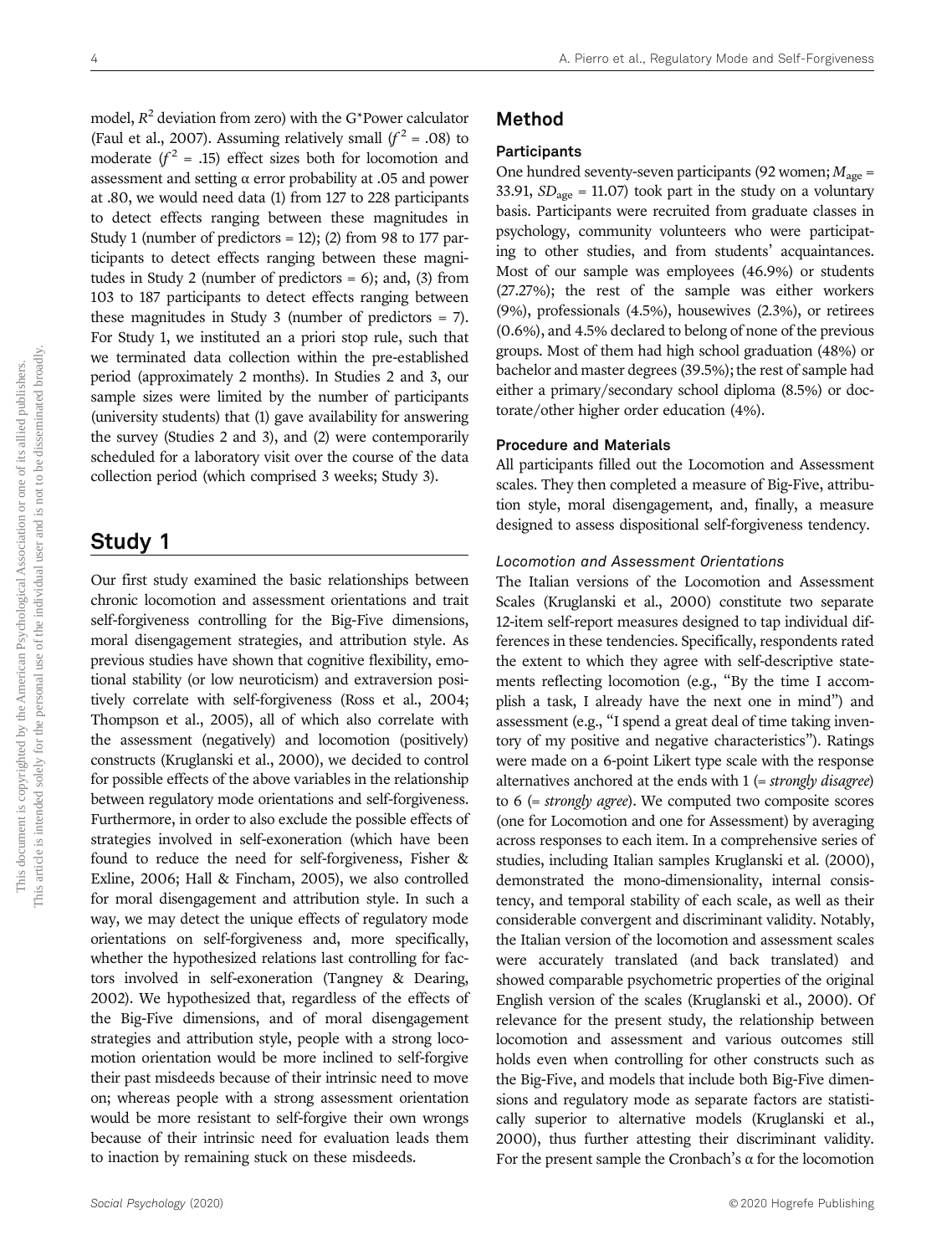scale was .76 and the  $\alpha$  for the assessment scale was .73. In this sample, the two scales were not correlated  $(r = -.03)$ , consistent with previous studies (Kruglanski et al., 2000).

## Assessing Big-Five

We used Big-Five markers developed by Goldberg (1992), previously translated (and back translated) and used in Italian by Kruglanski and colleagues (2000, Study 6). It is an easily administrable measure that consists of 100 unipolar rating scales (trait adjectives). Participants read each of the 100 items and rated how well they believed it described them using a 7-point scale ranging from  $1$  (= very inaccurate) to 7 (= very accurate). This instrument is often considered a major alternative to scales in the NEO-PI, the average correlation between the two being 0.60 (Goldberg, 1992). In the present research, we used the Italian translation (with back translation) of Goldberg's (1992) instrument assessing: Extraversion ( $\alpha = .87$ ), Agreeableness ( $\alpha = .86$ ), Conscientiousness ( $\alpha = .89$ ), Neuroticism ( $\alpha = .88$ ), and Openness (α = .82).

#### Moral Disengagement

We used a 16-item version of the Moral Disengagement Scale (MDS) developed by Caprara et al. (2009). The 16 items, 2 for each dimension, were mainly selected based on their conceptual implications for self-forgiveness, as well as on factor loadings to their respective dimensions. It measured the inclination to use the following mechanisms of moral disengagement: advantageous comparison ("Given the widespread corruption in society, one cannot disapprove of those who pay for favors"; " Citizens who litter the streets should not be severely persecuted since industry produces much more serious pollution"); dehumanization of victim ("In order to force some people to work, they have to be treated like beasts of burden"; " Rivals deserve being humiliated and maltreated"); attribution of blame ("If people leave their things lying about it's their fault if someone steals them"; "Victims generally have trouble staying out of harm's way"); diffusion of responsibility ("There is no sense in blaming individuals who evade a rule when everybody else does the same thing"; "There is no sense feeling guilty for damages we have contributed to a problem if our contribution is a small part of the problem"); distortion of consequences ("Evading taxes cannot be considered reprehensible considering the squandering of public money"; " Thefts in large department stores are irrelevant compared to the stores' earnings"); displacement of responsibility ("When there are no efficient refuse disposal services, there is no sense reproaching citizens who leave trash on the street"; "It is not the fault of drivers if they exceed the speed limit since cars are made to go at high speeds"); moral justification ("For the advance of science, it is lawful to use humans as 'guinea pigs' even in high risk

experiments"; "Loyalty involves not denouncing the transgressions committed by one's friends"); euphemistic labeling ("Fraud in economic transactions is simply a 'strategic distortion'"; "Gambling is a passtime just like any other one"). Ratings were made on a 5-points Likert scale (from  $1 =$  strongly disagree to  $5 =$  strongly agree). The 16 items were averaged to create a composite score of moral disengagement ( $\alpha = .87$ ).

#### Attribution Style

Participants were asked to respond to the following four items reflecting a tendency to take personal responsibility for the negative things that may occur because of our own actions. To the point, participants were asked to rate on a 7-point scale  $(1 = not at all; 7 = completely)$  the extent to which the following four items describe them: (1) When things go wrong for the things I do I'm convinced it's really my fault; (2) I always feel responsible for the negative consequences of my actions; (3) After making a mistake I feel really responsible for it; (4) I cannot really feel responsible for all the negative things I've done or that I do (reversed, R). The four items were averaged to create a composite score ( $\alpha$  = .63). Higher scores reflect a tendency to taking personal responsibility.

## Assessing Dispositional Self-Forgiveness

All participants responded to the six items derived from the dispositional Self-Forgiveness subscale of the Heartland Forgiveness Scale (HFS) developed by Thompson et al. (2005), previously translated (and back translated) and used in Italian by Pierro et al. (2018, Study 4). Specifically, following the Thompson et al. (2005) procedure, participants were told that "In the course of our lives negative things may occur because of our own actions. For some time after these events, we may have negative thoughts or feelings about ourselves." To the point, participants were asked to think about how they typically respond to such negative events and, then, to complete the following six items: "Although I feel bad at first when I mess up, over time I can give myself some slack"; "I hold grudges against myself for negative things I've done" (R); "Learning from bad things that I've done helps me get over them"; "It is really hard for me to accept myself once I've messed up" (R); "With time I am understanding of myself for mistakes I've made"; "I don't stop criticizing myself for negative things I've felt, thought, said, or done" (R).

Ratings were made on a 7-point scale with the response alternatives anchored at the ends with  $1$  (= almost always *false of me*) to 7 (= *almost always true of me*). The six items were averaged to create a composite score ( $\alpha$  = .66). Higher scores reflect greater dispositional self-forgiveness tendency.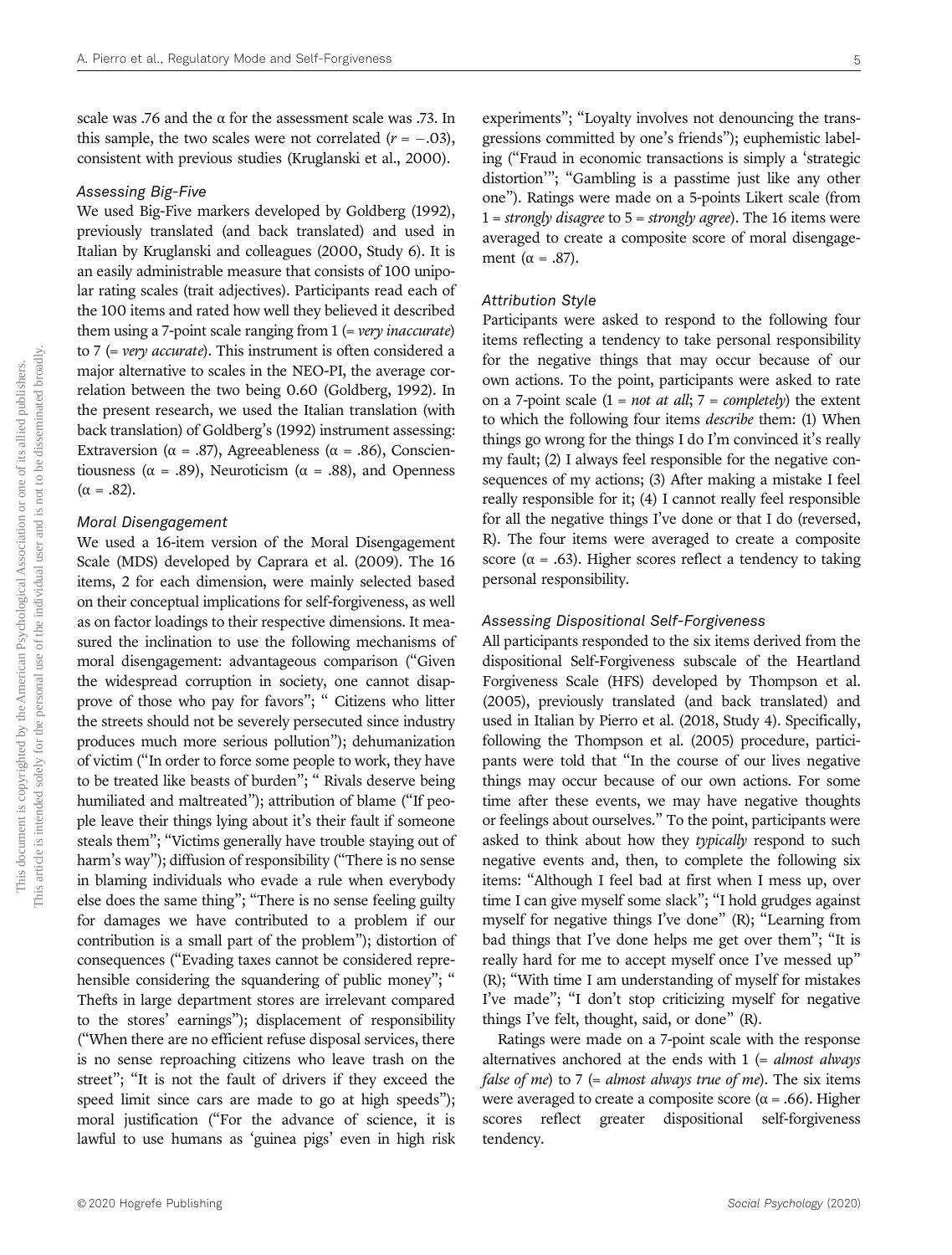|                                   | M    | <b>SD</b> |           | 2         | 3        | 4         | 5         | 6         |          | 8      | 9     | 10    |
|-----------------------------------|------|-----------|-----------|-----------|----------|-----------|-----------|-----------|----------|--------|-------|-------|
|                                   |      |           |           |           |          | $N = 177$ |           |           |          |        |       |       |
| 1. Dispositional self-forgiveness | 4.49 | 0.98      | (0.66)    |           |          |           |           |           |          |        |       |       |
| 2. Locomotion                     | 4.51 | 0.62      | $.21**$   | (.76)     |          |           |           |           |          |        |       |       |
| 3. Assessment                     | 3.33 | 0.73      | $-.31***$ | $-.03$    | (.73)    |           |           |           |          |        |       |       |
| 4. Extraversion                   | 4.54 | 0.84      | $.23**$   | $.37***$  | $-.06$   | (.87)     |           |           |          |        |       |       |
| 5. Agreeableness                  | 5.26 | 0.70      | .18       | $.26***$  | $-.18*$  | $.46***$  | (.86)     |           |          |        |       |       |
| 6. Conscientiousness              | 5.26 | 0.81      | .08       | $.37***$  | $-.16*$  | .10       | $.19**$   | (.89)     |          |        |       |       |
| 7. Neuroticism                    | 3.56 | 0.92      | $-.41***$ | $-.27***$ | $.45***$ | $-.26***$ | $-.30***$ | $-.45***$ | (.88)    |        |       |       |
| 8. Openness                       | 4.90 | 0.73      | .03       | $.22**$   | $.17*$   | $.32***$  | $.24***$  | .03       | .01      | (.82)  |       |       |
| 9. Moral disengagement            | 1.57 | 0.51      | $-.01$    | $-.11$    | .11      | .07       | $-.08$    | $-.06$    | .17      | $-.07$ | (.87) |       |
| 10. Attribution style             | 4.63 | .06       | $-.33***$ | .13       | $.26***$ | $-.11$    | .05       | .09       | $.24***$ | $-.02$ | .02   | (.63) |

Table 1. Descriptive and correlations between variables (Study 1)

Note. Values in parentheses are Cronbach's α. \*\*\*p < .001; \*\*p < .01; \*p < .05.

## Results

Descriptive statistics and correlations among variables are reported in Table 1. Note that the self-forgiveness measure was positively and significantly related to locomotion, but negatively and significantly related to assessment. As in previous studies, self-forgiveness was positively correlated with extraversion, and negatively correlated with neuroticism (Ross et al., 2004). Furthermore, attribution style of the wrongs was negatively and significantly related to self-forgiveness, indicating that the more participants attribute to the self the responsibility of their actions the less self-forgiveness tendencies. Neither the other Big-Five dimensions (i.e., agreeableness, conscientiousness, openness), nor moral disengagement, and participants' gender and age were significantly related to self-forgiveness.

Moreover, consistent with previous research (Kruglanski et al., 2000), locomotion was positively correlated with extraversion, agreeableness, conscientiousness, and negatively related to neuroticism, whereas assessment was positively correlated with neuroticism, and negatively correlated with agreeableness and conscientiousness.

Predictions regarding the differential and unique effects of locomotion and assessment orientations on selfforgiveness were tested by means of a multiple regression analysis. In this analysis, we regressed the self-forgiveness scores on both the locomotion and assessment indices as predictors. Gender (dummy coded; Male = 0; Female = 1), age, educational level, Big-Five, moral disengagement, and attribution style were entered as control variables. Summary of results of this analysis are reported in Table 2.

As Table 2 shows, the effects of extraversion, agreeableness, conscientiousness, openness, moral disengagement, and participants' educational level, age, or gender were not significantly related to self-forgiveness. As expected, self-forgiveness was negatively related to attribution style and to neuroticism, consistent with the findings of Ross and colleagues (2004). More importantly, the relation between self-forgiveness and the two regulatory mode orientations remains significant after controlling for all the above variables: self-forgiveness was positively related to locomotion and negatively related to assessment.

## Study 2

In Study 1, we found that assessment was negatively related and locomotion positively related to self-forgiveness, controlling for possible overlapping effects of the Big-Five dimensions, and for the moral disengagement strategies and attribution style. A possible limitation of the first study is that self-forgiveness was exclusively measured as a dispositional tendency, thus not capturing its dependence from, and its specificity with regard to, the transgressions. In fact, specific transgressions may be differently perceived depending of the person's construal of them and their outcomes. In order to best capture this transgression-specificity aspect of self-forgiveness, in Study 2 we used four different conflict scenarios in which participants had to identify with the offender and image what they would feel and experience in that specific occasion.

## Method

## **Participants**

One hundred fifty-nine psychology students (113 women;  $M_{\text{age}}$  = 23.81 years;  $SD_{\text{age}}$  = 2.63) from the University of Rome "La Sapienza" participated in the study for course credits.

## Procedure

Participants first completed the same locomotion and the assessment scales used in Study 1, and then they were presented with different conflict scenarios, wherein an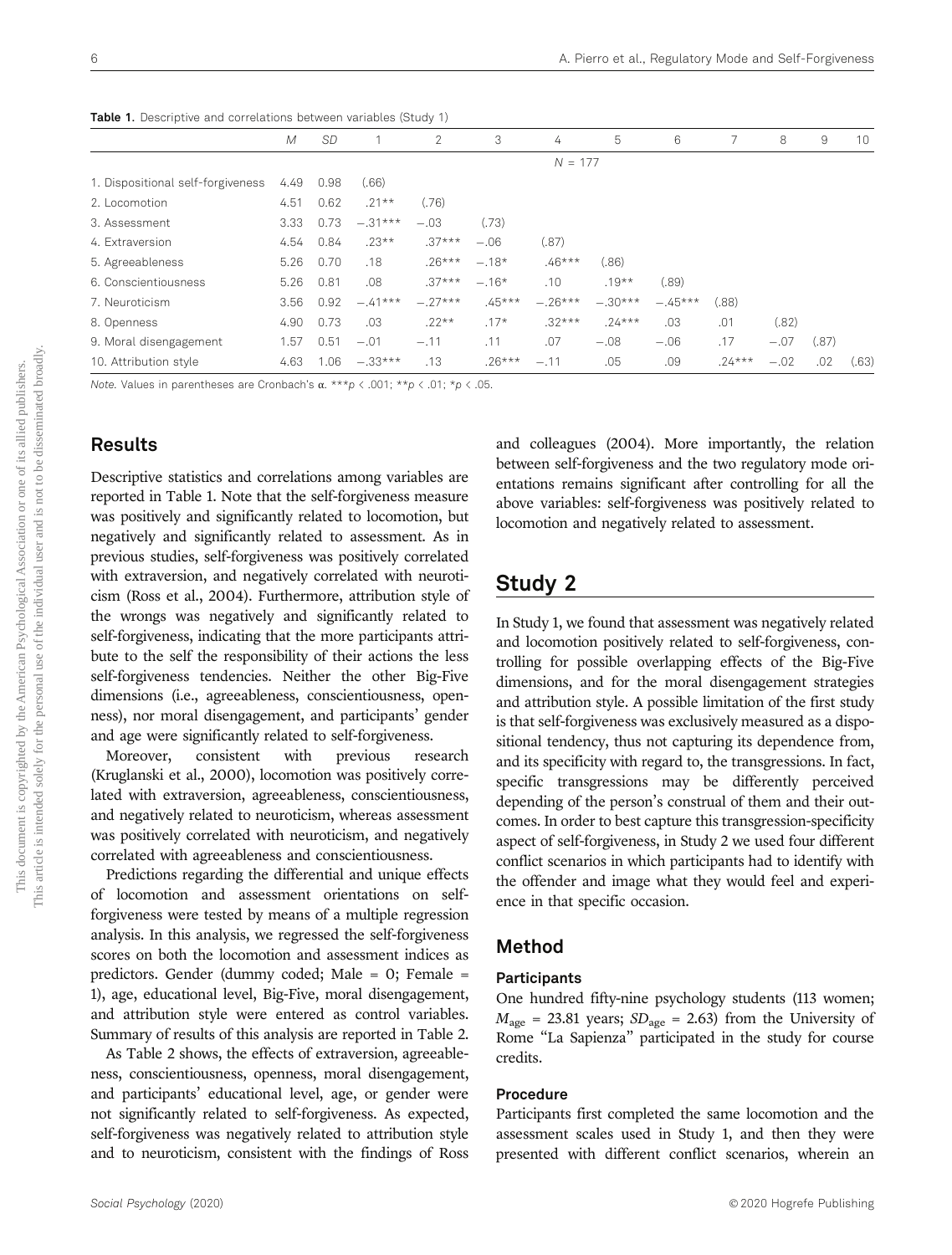Table 2. Summary of multiple regression analyses (Study 1)

|                          | Dispositional self-forgiveness |         |     |                  |  |
|--------------------------|--------------------------------|---------|-----|------------------|--|
|                          | β                              | t       | SF  | 95% CI           |  |
| Locomotion               | $.20**$                        | 2.59    | .12 | $.08$ to $.56$   |  |
| Assessment               | $-.18*$                        | $-2.29$ | .10 | $-.44$ to $-.03$ |  |
| <b>Extraversion</b>      | .10                            | 1.22    | .10 | $-.07$ to $.31$  |  |
| Agreeableness            | $-.09$                         | $-1.09$ | .28 | $-.34$ to $.10$  |  |
| Conscientiousness        | $-.13$                         | $-1.61$ | .10 | $-.34$ to $.04$  |  |
| Neuroticism              | $-.29**$                       | $-3.13$ | .10 | $-.50$ to $-.11$ |  |
| Openness                 | $-.02$                         | $-0.19$ | .10 | $-.22$ to $.18$  |  |
| Moral disengagement      | .04                            | 0.51    | .14 | $-.20$ to $.34$  |  |
| Attribution style        | $-.22**$                       | $-0.22$ | .07 | $-.34$ to $-.07$ |  |
| <b>Educational level</b> | .01                            | 0.15    | .11 | $-.19$ to $.22$  |  |
| Gender                   | $-.13$                         | $-1.90$ | .14 | $-.54$ to $.01$  |  |
| Age                      | $-.04$                         | $-0.53$ | .01 | $-.02$ to $.01$  |  |

Note. Gender: Male = 0; Female = 1. \*\* $p \lt .01$ ; \* $p \lt .05$ .

offender caused harms to a victim. The conflict events were based upon Gonzales et al.'s (1992) scenarios. Participants were asked to identify with the offender and after reading each scenario they were asked to answer questions about the likelihood to engage in the following behaviors: (1) forgive the self (i.e., the offender); (2) blame the self; and (3) find justifications for the misdeed. The four conflict scenarios are listed in Appendix A. At the end of this task, they were debriefed, thanked, and dismissed.

#### Measure

## Locomotion and Assessment Orientations

Participants' locomotion and assessment orientations were measured with the same Italian version of the regulatory mode scale (Kruglanski et al., 2000) used in Study 1. The Cronbach's  $\alpha$  for the locomotion scale was .80 and the  $\alpha$ for the assessment scale was .77. Consistent with previous studies (Kruglanski et al., 2000), the two scales were not correlated  $(r = .08; p = .33)$ .

#### Assessing Self-Forgiveness

Participants were asked to rate using a seven-point scale  $(1 = not at all; 7 = completely)$  the likelihood of forgiving the self after reading each of the four conflict scenarios. The four items were averaged to create a composite score for self-forgiveness ( $\alpha$  = .75). Higher scores reflect greater self-forgiveness.

#### Assessing Self-Blame

Participants were asked to rate using a 7-point scale  $(1 = not$ *at all*;  $7 = completely$  the likelihood of blaming the self for the misdeed after reading each of the four conflict scenarios. The four items were averaged to create a composite score for self-blame ( $\alpha$  = .61). Higher scores reflect greater selfblame.

|                                     | М    | SD. |                         | $\overline{2}$ | 3                               | 4     | 5 |
|-------------------------------------|------|-----|-------------------------|----------------|---------------------------------|-------|---|
|                                     |      |     |                         | $N = 159$      |                                 |       |   |
| 1. Self-forgiveness 3.82 1.26 (.75) |      |     |                         |                |                                 |       |   |
| 2. Locomotion                       |      |     | $4.34$ 0.59 .18*        | (.80)          |                                 |       |   |
| 3. Assessment                       | 3.59 |     | $0.68 - 18*$            | .08            | (.77)                           |       |   |
| 4. Self-Blame                       |      |     | $5.74$ $0.90$ $-.40***$ | .01            | .08                             | (.61) |   |
| 5. Justifications                   |      |     | $3.93$ $1.38$ $-.001$   |                | $.04$ $.15^{+}$ $.18^{+}$ (.77) |       |   |
|                                     |      |     |                         |                |                                 |       |   |

Note. Values in parentheses are Cronbach's  $\alpha$ . \*\*\*p < .001; \*p < .05;  $^+$ p  $\lt$  .07.

## Assessing Justification

Participants were asked to rate using a seven-point scale  $(1 = not at all; 7 = completely)$  the likelihood of finding justifications for the misdeed after reading each of the four conflict scenarios. The four items were averaged to create a composite score for justification ( $\alpha$  = .77). Higher scores reflect greater justification.

## Results

Descriptive statistics and correlations among variables are reported in Table 3. Note that the self-forgiveness measure was positively and significantly related to locomotion, but negatively and significantly related to assessment. Furthermore, while self-blame was negatively and significantly related to self-forgiveness, justifications were not.

Predictions regarding the differential and unique effects of locomotion and assessment orientations on the probability of self-forgiveness were tested by means of a multiple regression analysis. In this analysis, we regressed the selfforgiveness scores on both the locomotion and assessment indices as predictors. Gender (dummy coded; Men = 0; Women = 1), age, self-blame, and justifications were entered as control variables. While self-blame was negatively and significantly related to self-forgiveness, justifications, age, and gender were not. Most importantly, as expected, and in line with Study 1 and previous studies (Pierro et al., 2018), self-forgiveness referred to specific scenarios was positively and significantly related to locomotion and negatively and significantly related to assessment (Table 4).

## Study 3

The first two studies give evidence of our hypothesized relationship between regulatory mode and self-forgiveness, beyond the effect of self-exoneration strategies. Notwithstanding, in these studies self-forgiveness was exclusively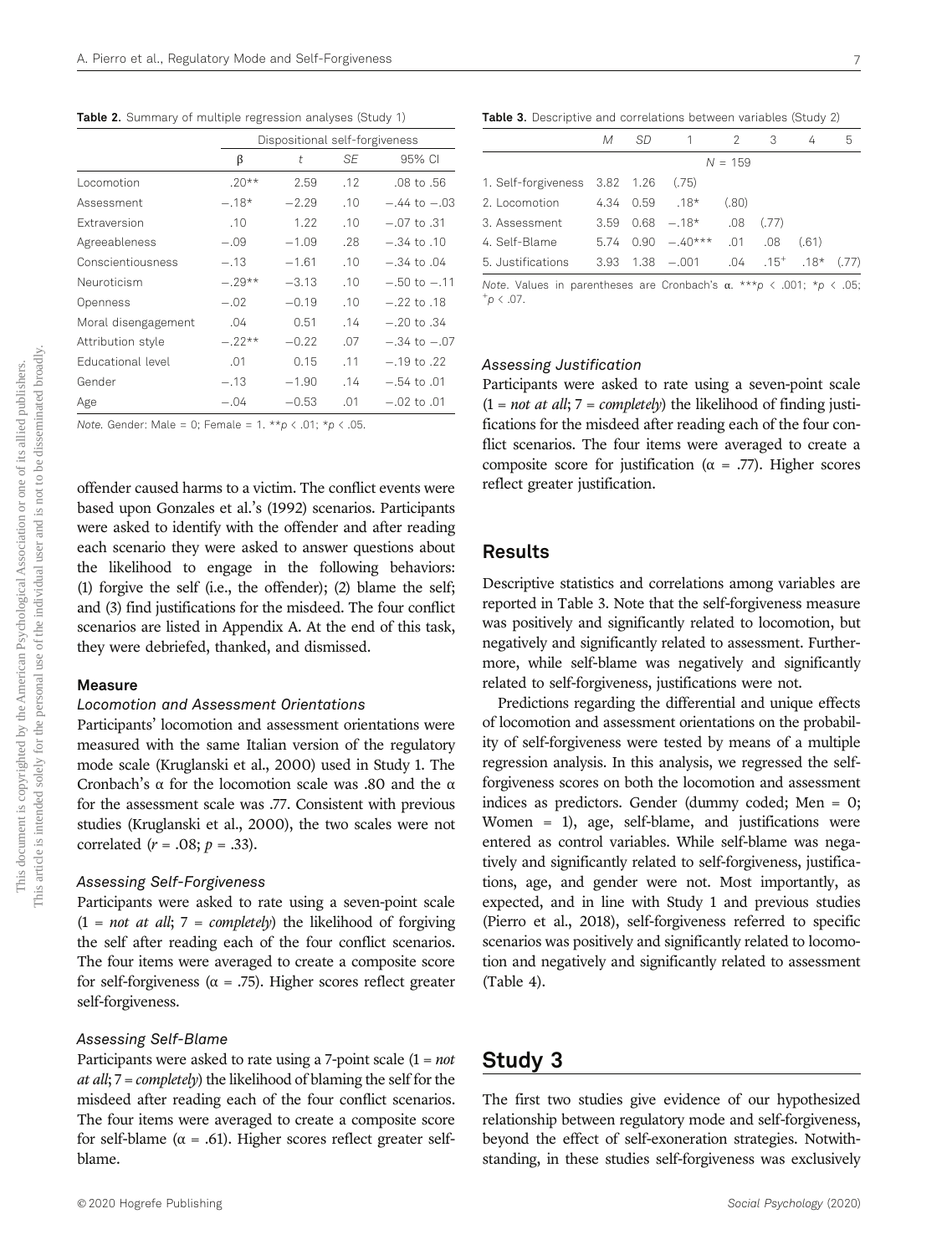Table 4. Summary of multiple regression analyses (Study 2)

|                |          | Self-forgiveness |     |                  |  |  |  |
|----------------|----------|------------------|-----|------------------|--|--|--|
|                |          | t                | SF  | 95% CI           |  |  |  |
| Locomotion     | $20**$   | 2.76             | .15 | .12 to .72       |  |  |  |
| Assessment     | $-.21**$ | $-2.79$          | .14 | $-.67$ to $-.12$ |  |  |  |
| Self-blame     | $-39***$ | $-5.23$          | .10 | $-.74$ to $-.33$ |  |  |  |
| Justifications | .11      | 1.49             | .07 | $-.03$ to .23    |  |  |  |
| Gender         | $-.13$   | $-1.63$          | .21 | $-76$ to 0.7     |  |  |  |
| Age            | .02      | 0.32             | .03 | $-.06$ to $.08$  |  |  |  |

Note. Gender: Male = 0; Female =  $1.***p < .001; **p < .01$ .

measured through a self-report scale, only capturing explicit evaluations pertaining to this construct. However, consistent with the implicit social cognition perspective (Gawronski & Payne, 2010), self-forgiveness (as each evaluation toward the self and/or toward social entities) also depends on automatic evaluations that cannot be captured by traditional self-report scales.

From a theoretical point of view, implicit evaluations can be translated into declarative judgments using introspection, and then captured by self-report scales. However, two main factors can obstruct this meta-cognitive translation process, such as (1) impression management concerns and (2) introspective limits (see Nisbett & Wilson, 1977).

First, given that forgiveness is always appropriate and desirable from a moral point of view (Holmgren, 1993), participants may declare to forgive themselves even when it is not actually true, in order to show to themselves and others that they are a good person worth of forgiveness for their misdeeds. Second, the complex nature of the self-forgiveness construct may lead to a difficult assessment of it at an explicit level due to introspection limits. In fact, self-forgiveness may refer to several social situations, which, in turn, may activate, moment by moment, different (mental) representations that are difficult to introspectively capture and then translate into an explicit format (Hofmann et al., 2005).

With the aim of excluding the above concerns, and to further investigate the relationship between regulatory modes and self-forgiveness, we tested our hypotheses this time using an implicit measure of self-forgiveness, by means of adapting a relational responding task (RRT; De Houwer et al., 2015).

It is worth noting that, although commonly used associative implicit tasks (e.g., the Implicit Association Test, Greenwald et al., 1998; and/or its variants, e.g., the Single Category Implicit Association Test, Karpinski & Steinman, 2006) could have been adapted to measure selfforgiveness, we decided not to use them as they may create relevant ambiguity in the interpretation of participants' scores. For instance, if a participant shows a strong "self-forgiveness" association on the IAT, this result may be interpreted both as "I tend to forgive other people" and as "I tend to forgive myself." Similarly, if a participant shows a strong "other-forgiveness" association on the IAT, it may be interpreted both as "I tend to forgive other people" and as "Other people tend to forgive." As illustrated in these examples measuring mere associations between self/other and forgive/guilt categories, it is difficult to distinguish between the subject and the object of the evaluation. To overcome the interpretative ambiguity derived from the application of an associative task like the IAT to measure self-forgiveness, we decided to use the RRT, an instrument that includes entire statements as stimuli (e.g., "I absolve myself" vs. "I condemn myself"), avoiding the interpretative ambiguity described above. In the RRT a series of sentences are presented on the screen, and participants are invited to categorize them (as fast and accurately as possible) "as if" they are true, or "as if" they are false.

Similarly, to the IAT, the RRT was formed by three practice blocks (1–2 and 5) and four test blocks (3–4 and 6–7). Instructions in the first pair of test blocks (called compatible test blocks) indicate that the "true" button ("I" key) should be pressed when statements indicating self-forgiveness (e.g., "I absolve myself") were presented, while the "false" button ("E" key) has to be pressed when self-condemning statements (e.g., "I condemn myself") were shown. Conversely, instructions of a second pair of test blocks (called not compatible test blocks) indicate that the "true" button ("I" key) should be pressed for statements indicating selfcondemning (e.g., "I condemn myself"), and "false" button  $($ "E" key) for statements indicating self-forgiveness (e.g., "I absolve myself"). A total score of the RRT is obtained by calculating, for each participant, the difference between the mean latencies of compatible and not compatible test blocks divided by their pooled standard deviations. The order of compatible and not compatible test blocks was randomized between subjects to avoid possible confounding effects on the RRT mean scores.

It is worth noting that, with these instructions, participants may perform the task using positional information (i.e., selfforgiveness statements should be categorized on the right side in the compatible test blocks and on the left side in the not compatible test blocks, and vice versa for the selfcondemning statements) rather than meaning information, decreasing the construct validity of the measure. The risk of "positional" recoding strategies are minimized alternating, during each test block, forgive/condemning trials (using the statements exemplified above) and inducer trials presenting words (e.g., correct, real, true vs. incorrect, unreal, false, etc.) that should be categorized necessarily as "true" or "false" on the base of their actual meaning.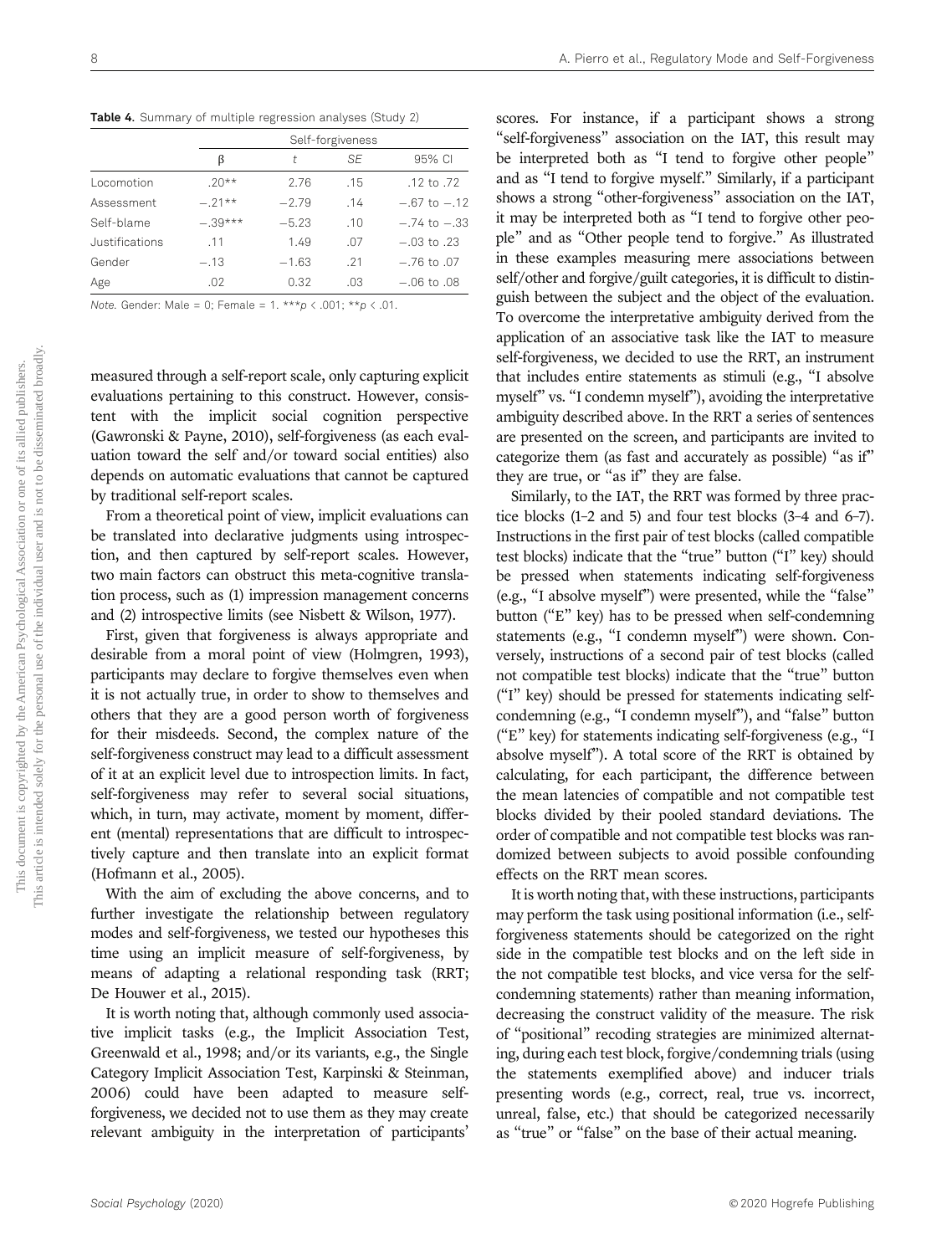We tested this new implicit measure both in terms of reliability with a split-half estimation, and convergent validity with respect to an explicit measure of self-forgiveness.

## Method

## Participants

One hundred thirty-five psychology students (86 women;  $M_{\text{age}} = 24.12$  years;  $SD_{\text{age}} = 3.01$ ) from the University of Rome "La Sapienza" participated in the study for extra credits.

## Procedure

The study proceeded in two phases. During the first phase, participants completed in class the same locomotion and assessment scales used in Study 1, and the dispositional Self-Forgiveness subscale of the HFS developed by Thompson et al. (2005). In the second phase, approximately 1–3 weeks later (depending on the availability of the participants and the laboratory), participants were asked to think back to an episode where they had offended or hurt someone and to briefly describe it. The instructions were as follows: "Every now and then, most or all people have hurt somebody else. We ask you to think about an episode where you offended or hurt someone." After receiving these instructions, participants were asked to write a paragraph about the offense. The writing part served to induce participants to bring to mind the episode and their feelings about it. The written descriptions of offenses reflected a wide variety of ordinary interpersonal situations of low to moderate severity (e.g., hurt a partner, a family member, a friend). After describing the offense, participants were then instructed to practice the RRT task adapted to measure implicit self-forgiveness.

Afterward participants answered items assessing the transgression severity, the time passed since the episode occurred and the acceptance of responsibility for the wrong recalled. At the end of this task, they were debriefed, thanked and dismissed.

## Measure

## Locomotion and Assessment Orientations

Participants' locomotion and assessment orientations were measured with the same Italian version of the regulatory mode scale (Kruglanski et al., 2000) used in Study 1. Cronbach's  $\alpha$  for the locomotion scale was .81 and the  $\alpha$ for the assessment scale was .81. Consistent with previous studies (Kruglanski et al., 2000), the two scales were not correlated  $(r = .08; p = .36)$ .

## Assessing Dispositional Self-Forgiveness

All participants responded to the same dispositional Self-Forgiveness subscale of the HFS used in Study 1. The six items were averaged to create a composite score ( $\alpha$  = .77). Higher scores reflect greater dispositional selfforgiveness tendency.

#### Assessing Implicit Self-Forgiveness

A RRT was developed to measure implicit beliefs about self-forgiveness versus self-condemnation dimensions (FG-RRT). The FG-RRT included seven blocks of categorization tasks, and participants were invited to respond as fast and accurately as possible to each trial. In the first single-categorization block (20 trials), subjects were invited to categorize 10 randomly presented inducer-words synonymous of "True" (5 items, e.g., "Correct") or "False" (5 items, e.g., "Incorrect"). In the second singlecategorization block (20 trials), 10 statements concerning self-forgiveness versus self-condemnation dimensions were randomly presented (see Appendix B for all the statements). Half of the statements reflected self-forgiveness (e.g., "I forgive myself"), and the remaining reflected selfcondemnation (e.g., "I condemn myself"). Participants were instructed to perform these categorization trials as if they were individuals with a self-forgiveness tendency (i.e., using true response key ["I"] for self-forgiveness sentences and false response key ["E"] for self-guilt sentences). The third and fourth were compatible combined test blocks of 40 trials that included both randomly presented inducer words and target sentences. Participants were invited to categorize inducer words (i.e., synonymous of true and false) following their correct meaning, and target sentences as if they are individuals with a forgiveness tendency. The fifth block was a single-categorization block of 20 trials that included target sentences randomly presented with an inversion of the categorization key. In fact, participants were instructed to categorize sentences as if they are individuals with a self-condemnation tendency (i.e., using true response key ["I"] for self-condemnation sentences and false response key ["E"] for self-forgiveness sentences). Finally, the sixth and seventh were not compatible combined test blocks of 40 trials, including both randomly presented inducer words and target sentences. Participants were instructed to categorize inducer words in accordance with their correct meaning, and target sentences as if they were individuals with a self-condemnation tendency. The order of compatible and not compatible combined blocks was randomized between subjects in order to avoid possible confounding effects on the RRT mean scores.

During the entire task response labels "FALSE" and "TRUE" were shown at the top left and top right corner of the monitor, respectively. All sentences appeared in the middle of the monitor until a response was performed. A red cross appeared under the stimulus when subjects responded incorrectly and remained on the screen until they provided the right response. Inter-trial interval was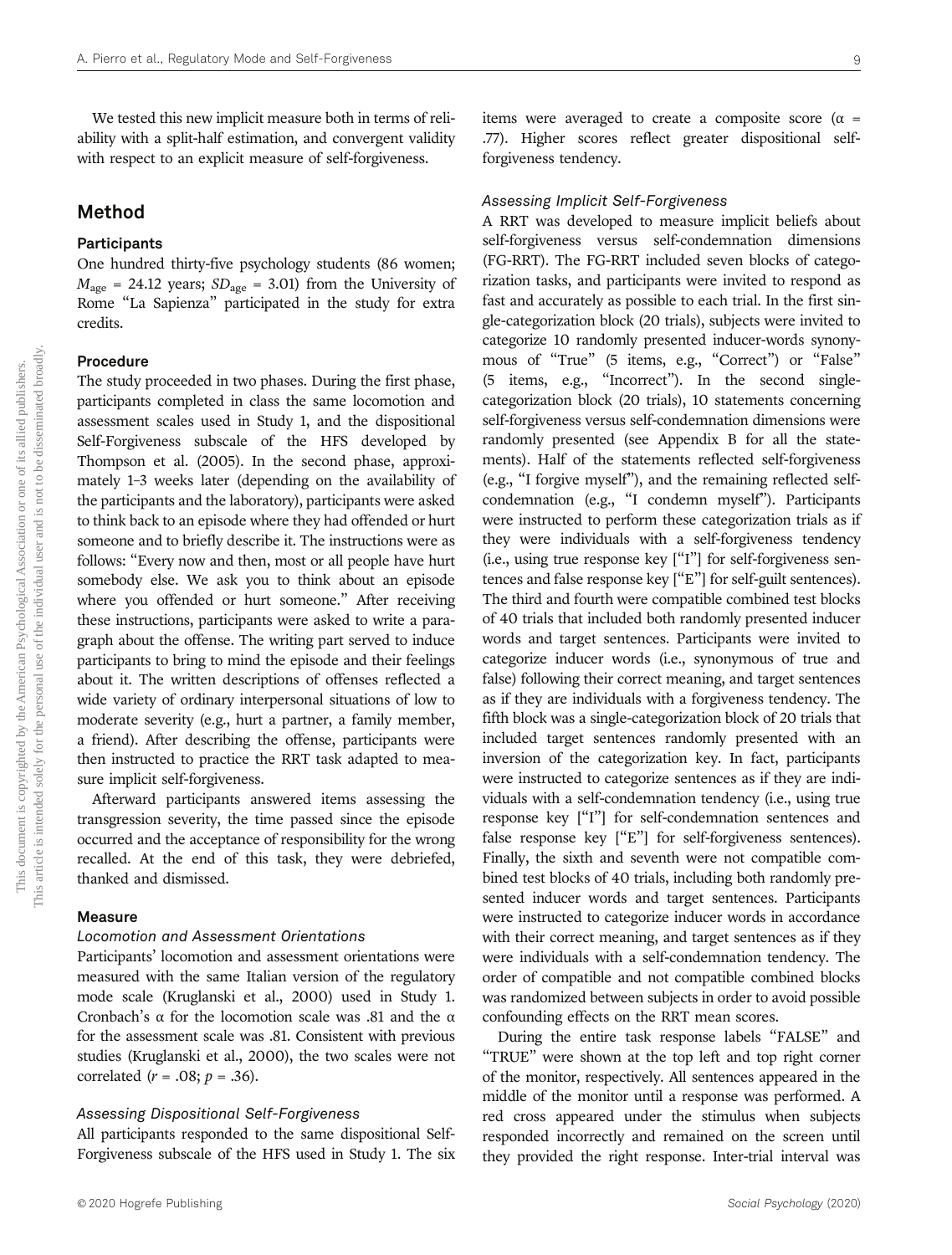| <b>Raple J.</b> Descriptive and correlations between variables (Study 3) |       |           |           |           |             |       |          |           |  |
|--------------------------------------------------------------------------|-------|-----------|-----------|-----------|-------------|-------|----------|-----------|--|
|                                                                          | M     | <b>SD</b> |           | 2         | 3           | 4     | 5        | 6         |  |
|                                                                          |       |           |           |           | $(N = 135)$ |       |          |           |  |
| 1. Implicit self-forgiveness                                             | 0.64  | 0.32      | (.56)     |           |             |       |          |           |  |
| 2. Explicit self-forgiveness                                             | 4.62  | 0.94      | $.20*$    | (.77)     |             |       |          |           |  |
| 3. Locomotion                                                            | 4.38  | 0.59      | $.16^{+}$ | $.19*$    | (.81)       |       |          |           |  |
| 4. Assessment                                                            | 3.65  | 0.72      | $-.18*$   | $-.41***$ | .08         | (.81) |          |           |  |
| 5. Transgression severity                                                | 6.87  | 1.72      | $-.11$    | $-.14$    | .07         | .01   | (.80)    |           |  |
| 6. Acceptance of responsibility                                          | 7.37  | 1.86      | $-.14$    | $-.08$    | .11         | .08   | $.48***$ | (.82)     |  |
| 7. Time passed (months)                                                  | 34.87 | 39.65     | .10       | .03       | .06         | .12   | .07      | $.16^{+}$ |  |

Table 5. Descriptive and correlations between variables (Study 3)

Note. Values in parentheses are r (Spearman-Brown corrected) for Implicit self-forgiveness and Transgression Severity, and Cronbach's α for all the other variables. \*\*\*p < .001; \*p < .05;  $^+p$  < .07.

fixed to 750 ms. A total score for the RRT is obtained calculating, for each participant, the difference between the mean latencies of compatible and not compatible combined test blocks, pondered by their pooled standard deviations. More specifically, as recommended by De Houwer et al. (2015), to compute a final score of the FG-RRT was used a D algorithm similar to that used in scoring the classical Implicit Association Test (Greenwald et al., 2003). In computing the D measure, both practice trials and inducer trials were excluded (see De Houwer et al., 2015). Moreover, latencies exceeding the cutoff of 10,000 ms were excluded, and participants with more than 10% of latencies faster than 300 ms are deleted. RRT scores were computed so that higher scores reflected a self-forgiveness tendency. Two test-halves were calculated applying the D algorithm to blocks 3–6 and 4–7 separately.

#### Assessing Subjective Transgression Severity

Participants were asked to rate, using a 10-point scale  $(1 =$ not at all;  $10 = completely$ ), the extent to which they saw the described offense as: (a) serious and (b) harmful or damaging to the other person (Fisher & Exline, 2006). The two items were highly correlated,  $r = .67$ ,  $p < .001$ , and were averaged to assess subjective transgression severity.

## Responsibility and the Time Passed Since the Incident Occurred

Five items (Fisher & Exline, 2006), rated from 1 (= *completely* disagree) to  $10$  (= completely agree), assessed the degree to which participants felt responsible for the offense ( $\alpha$  = .82). Statements included: "I feel I was responsible for what happened"; "I wasn't really to blame for this" (R); "I was in the wrong in the situation"; "This was clearly my fault"; and "I did not really do anything wrong" (R). They also reported how long ago the incident occurred (i.e., in months).

## Results

Descriptive statistics and correlations among variables are reported in Table 5. Note that both the explicit and implicit self-forgiveness measure was positively and significantly related to locomotion, but negatively and significantly related to assessment. Neither transgression severity, acceptance of responsibility, nor time passed since the transgression was related to implicit self-forgiveness. Importantly, the dispositional measure (i.e., the selfforgiveness subscale of the HFS) and the RRT adapted to assess implicit self-forgiveness were, weakly but positively and significantly correlated ( $r = .20$ ;  $p < .05$ ), supporting the convergent validity of the new measure.

Predictions regarding the differential and unique effects of locomotion and assessment orientations on explicit and implicit self-forgiveness were tested by means of two multiple regression analyses (see for a summary Table 6).

In the first analysis, we regressed the explicit selfforgiveness scores on both the locomotion and assessment indices as predictors. Gender (dummy coded; Men = 0; Women = 1) and age were entered as control variables. The effects of age and gender were not significant. As expected, and in line with Study 1 and previous studies (Pierro et al., 2018, Study 4), explicit self-forgiveness was positively and significantly related to locomotion and negatively and significantly related to assessment.

In the second analysis, we regressed the implicit selfforgiveness scores on both the locomotion and assessment indices as predictors. Gender (dummy coded; Men = 0; Women = 1), age, transgression severity, acceptance of responsibility, and time passed since the transgression were entered as control variables. Neither the effects of transgression severity, the time passed since the episode occurred, acceptance of responsibility, gender, nor age were significant. As expected, self-forgiveness was positively and significantly related to locomotion and negatively and significantly related to assessment.

## General Discussion

The present research addressed the unique effects of regulatory mode orientations on explicit and implicit

This article is intended solely for the personal use of the individual user and is not to be disseminated broadly. This article is intended solely for the personal use of the individual user and is not to be disseminated broadly.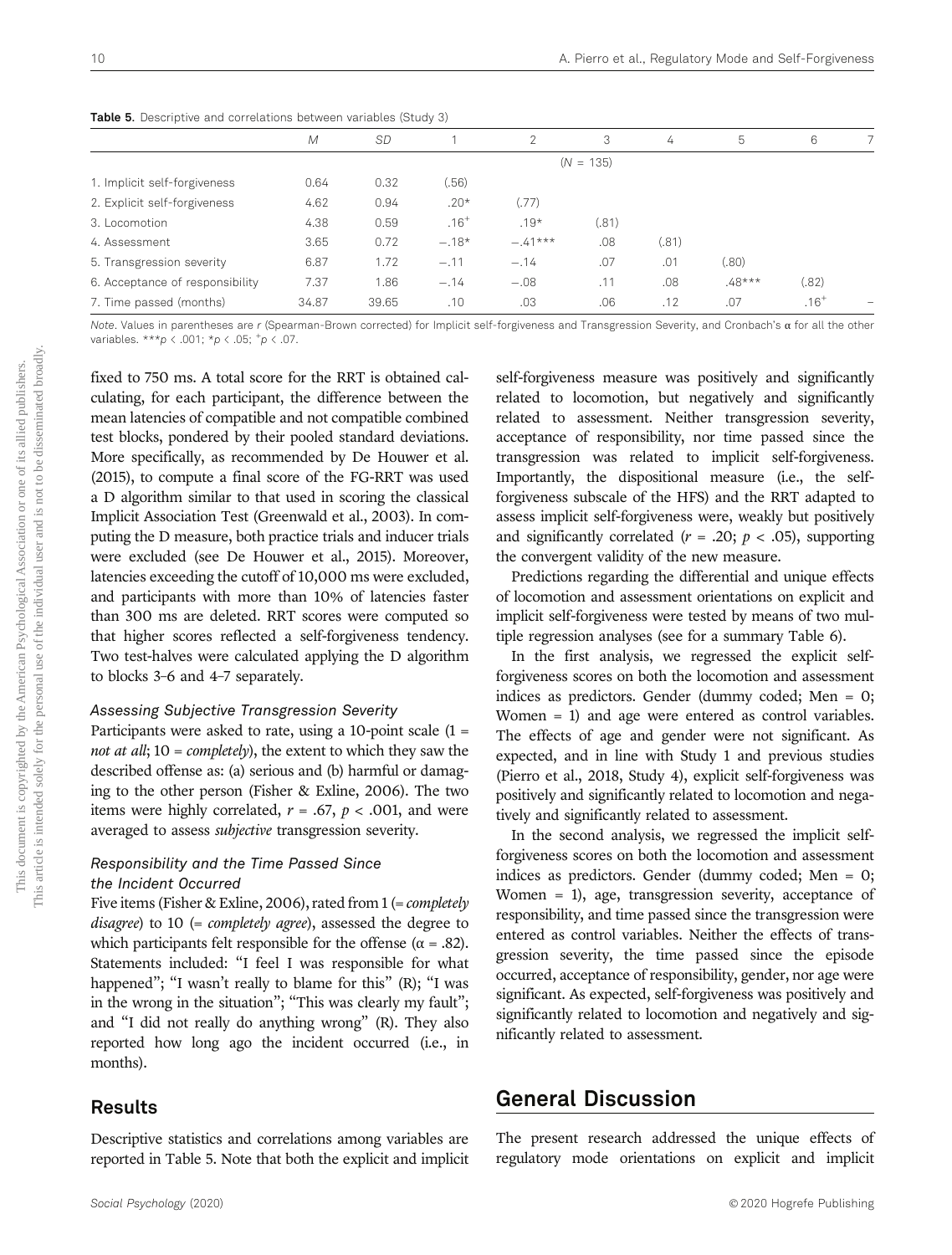Table 6. Summary of multiple regression analyses (Study 3)

|                              | β         | t           | SF.       | 95% CI           |
|------------------------------|-----------|-------------|-----------|------------------|
| Explicit self-forgiveness    |           |             |           |                  |
| Locomotion                   | $.23**$   |             | 2.94 .13  | .12 to .62       |
| Assessment                   | $-.43***$ | $-5.56$ .10 |           | $-.75$ to $-.36$ |
| Gender                       | $-.12$    | $-1.60$ .15 |           | $-.54$ to $.06$  |
| Age                          | .00       | 0.01        | .03       | $-.05$ to $.05$  |
| Implicit self-forgiveness    |           |             |           |                  |
| Locomotion                   | $.19*$    | 2.16        | .05       | $.01$ to $1.37$  |
| Assessment                   | $-.20*$   | $-2.42$ .04 |           | $-.17$ to $-.02$ |
| Gender                       | $-.12$    | $-1.33.06$  |           | $-.19$ to .04    |
| Age                          | .07       | 0.84 .01    |           | $-.01$ to $.03$  |
| Transgression severity       | $-.10$    | $-1.03$ .02 |           | $-.06$ to $.02$  |
| Acceptance of responsibility | $-.14$    | $-1.46$ .02 |           | $-.06$ to $.01$  |
| Time passed (months)         | .12       |             | 1.45 .001 | $.00$ to $.002$  |

Note. Gender: Male = 0; Female =  $1.***p < .001; **p < .01; **p < .05$ .

self-forgiveness, by controlling for the Big-five personality dimensions and by excluding possible effects of several self-exoneration strategies (i.e., moral disengagement, attribution style, justification). Given that previous findings (Pierro et al., 2018) showed a positive relationship between locomotion and self-forgiveness because it focuses the person toward the future (this helping her to overcome past errors), and the negative relationship between assessment and self-forgiveness because it focuses the person toward the past (this causing her to remain stuck on past errors), the aim of the present research was to further explore these relationships by controlling for other personality variables, and by excluding the possible effects of self-exoneration strategies (i.e., moral disengagement, external attribution or a low tendency to take responsibility, and a higher tendency to find justifications for the misdeed). In fact, the tendency toward (psychological) movement may lead individuals with high locomotion tendencies to simply leave past transgressions behind their shoulders to allow for movement forward. The opposite may be true for high assessors, given their evaluative tendencies leading them to keep transgressions in mind.

In the first study, we demonstrated that locomotion and assessment predict, in the hypothesized directions, selfforgiveness, even by controlling for the Big-Five dimensions, moral disengagement strategies, and attribution style. This study provides evidence about the hypothesized unique effects of regulatory modes on dispositional selfforgiveness, by excluding possible overlapping effects of other relevant personality characteristics, such as neuroticism, extraversion, and conscientiousness, related to both regulatory mode orientations (Kruglanski et al., 2000) and to self-forgiveness (Ross et al., 2004). Furthermore, the findings of Study 1 exclude that high locomotors use

strategies and/or make external attributions that help exonerate the self from the committed wrongs.

In the second study, we tested our hypotheses by using a scenario's measure of self-forgiveness allowing to address the transgression-specificity aspect of self-forgiveness. In fact, one's self-forgiveness tendencies may strictly depend upon how one person perceives the specific transgression and its outcomes. Importantly, also using these four different specific conflict scenarios, the hypothesized relationships between regulatory mode orientations and selfforgiveness were confirmed by excluding possible effects of lacking of self-blame for the misdeeds and of the probability of using justifications.

In the third study, we addressed the problem of selfforgiveness more closely by first measuring regulatory mode orientations and dispositional self-forgiveness approximately 1–3 weeks before (1) asking them to recall a transgression they were to blame, (2) measuring selfforgiveness implicitly through an adapted relational responding task, and (3) measuring personal responsibility for the recalled transgression, transgression severity, and the time since the episode occurred. The results of this study also confirm the hypothesized relationships with the implicit measure of self-forgiveness, and by controlling for the above described variables. Taken together, the present findings offer important theoretical and methodological advancement in the study of self-forgiveness.

Theoretically speaking, self-forgiveness has previously been intended as an intra-psychic phenomenon aimed at changing one's attitudes and emotions toward the self to restore the impaired image of the transgressors as worth persons (Hall & Fincham, 2005; McConnell, 2015; Tangney et al., 2005; Wenzel et al., 2012). With the present research, we further advance this view by arguing that (psychological) motion is also involved in the self-forgiveness process; that is, not only is the goal of self-restoration essential, but also the goal of (psychological) movement (i.e., the feature captured by the locomotion orientation) because this motivates people to overcome past errors efficiently and to move forward, and that this aspect of the self-forgiveness process is impeded by individuals' tendencies to evaluate one's actions (i.e., the feature captured by the assessment orientation). It is important to note that the above aspects of selfregulation are related to self-forgiveness, independently from big-five personality traits, and several self-exoneration strategies (moral disengagement, find justifications for the misdeed, and external attribution). This suggests that there are unique effects of locomotion and assessment in explaining self-forgiveness.

Empirically speaking, we advance the field by adapting an implicit measure (i.e., relational responding task; De Houwer et al., 2015) to assess the self-forgiveness concept. This implicit task allowed us (1) to better investigate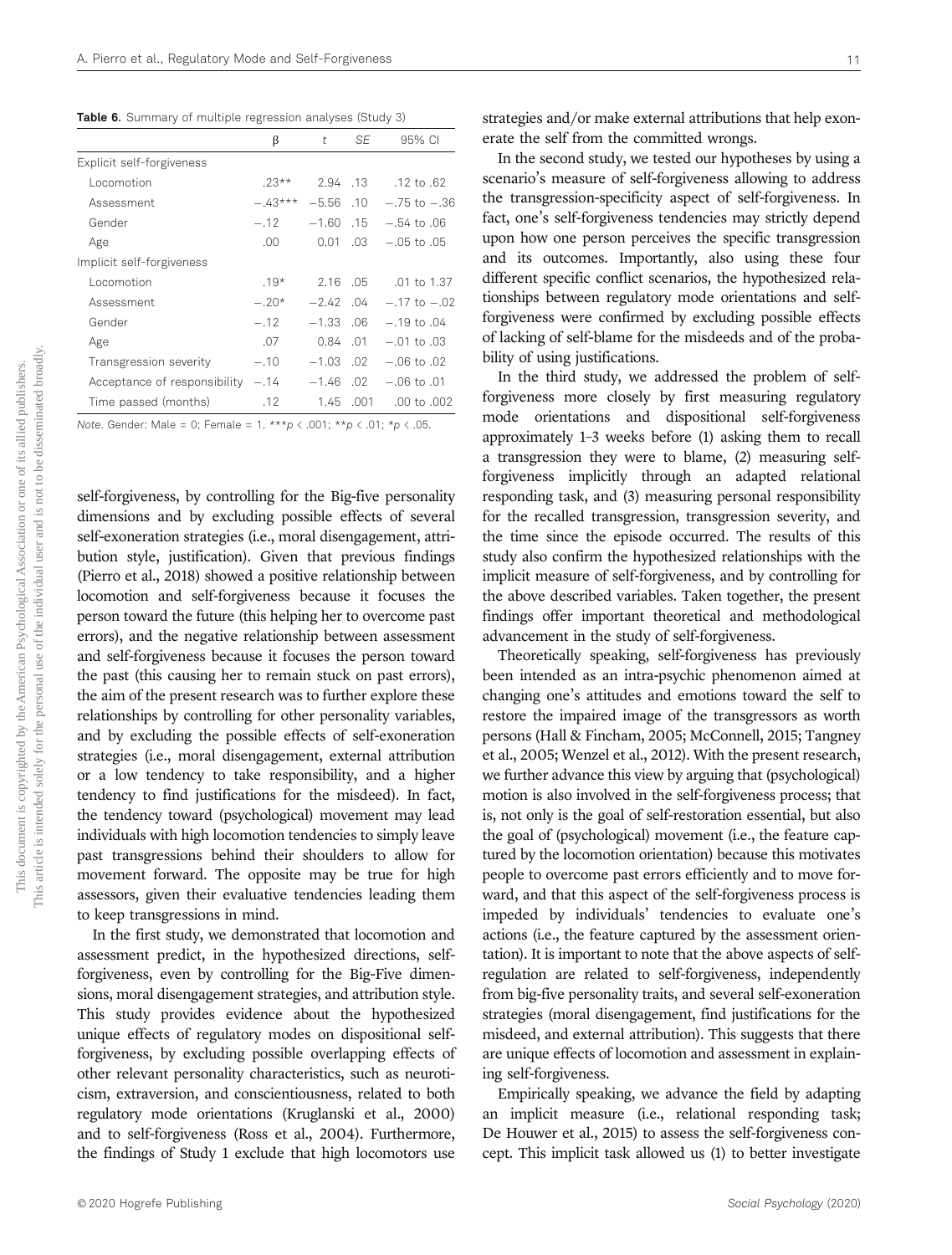self-forgiveness by possibly supplementing and "limiting inherent biases observed in self-report measures" (as advised by McConnell, 2015, p. 157), and (2) to test whether the relationships between the implicit self-forgiveness task and the two regulatory mode orientations were similar than those we found with the dispositional measure of it. Furthermore, we also tested the convergent validity of the RRT adapted to self-forgiveness, by correlating participants' scores in the implicit measure with that of the dispositional self-forgiveness scale. The findings consistently showed a slight but significant correlation between the two measures (implicit and explicit), thus giving us confidence in our findings. Furthermore, we (a) demonstrated the hypothesized relationships between regulatory mode orientations and self-forgiveness by using three different measures (i.e., by a dispositional self-report scale, by using four conflict scenarios in which participants had to identify with the offender, and by means of an implicit measure); (b) excluded the possible effects of other personality variables (linked to both regulatory mode orientations and self-forgiveness), and the effects of several strategies of self-exoneration.

The present work is not without limitations. First, a major limitation of our designs is that they are correlational, thus limiting causal inferences between regulatory modes and self-forgiveness. Nevertheless, two elements support our theory: (1) in Study 3 we first measured regulatory mode orientations and the dispositional self-forgiveness approximately 1–3 weeks before measuring participants' implicit self-forgiveness in the laboratory; and (2) in prior research regulatory mode orientations were manipulated and then self-forgiveness was measured (Pierro et al., 2018, Study 2). Accordingly, the above points make us confident about our hypothesized causal relationship between regulatory mode orientations and self-forgiveness. Second, although the present findings are quite reliable, drawing strong conclusions from them require some cautions as the reliability of some variables were moderate at best (e.g., attribution style and dispositional self-forgiveness in Study 1 and self-blame in Study 2). Future studies are therefore called for to conceptually replicate the present findings, using different measures of the relevant variables. Importantly, the present findings raise some important questions for future research. For example, although our findings confirm the relation between locomotion and self-forgiveness (assessed both at an explicit and an implicit level), by excluding the effects of strategies that may help exonerate the self from taking responsibility of their wrongs, it is still possible that people with stronger locomotion concerns, although more prone to self-forgiveness, could be more susceptible to repeat errors and mistakes in the future, whenever they do not obstruct forward movement. This possibility might be fruitfully investigated by future research. Consistent with the

above point, it is also important to note that there may be conditions under which the relationships between the two regulatory mode orientations and self-forgiveness may be reduced (boundary conditions). For instance, in the present studies participants were always reminded of offences, wrongs or misdeeds of a relatively moderate severity (e. g., missed a meeting with a friend, forgiving one's close other's birthday), but what happens when people have to face episodes with a very strong severity (e.g., causing a death with a car accident)? It is possible to assume that locomotion may help people to move forward their wrongs when they are not too intense, that is when the wrong action is moderately (morally) forgivable. On the contrary, when the misdeed is too strong to be easily forgiven, it is possible that locomotion tendencies alone is not sufficient for self-forgiveness and, in such circumstances, the co-presence of locomotion and self-exoneration strategies are necessary in helping putting to rest past misdeed and, thus avoid self-condemnation. Future studies may also investigate this point.

Answering the above question, together with the results of the present research, advance our knowledge about the self-forgiveness process and might inform not only psychotherapists toward a better rehabilitation of offenders, victims, and their well-being. For instance, patients with strong assessment tendencies should be strongly sustained by therapists with operative and overarching goals, in order to stimulate psychological motion, and to reduce their time to think and evaluate their personal offenses, which may be disruptive for movement toward goal pursuit and their wellbeing.

In conclusion, self-forgiveness is a complex and fascinating phenomenon that is strictly linked to a wish to repair the wrong in order to reaffirm the person's value. In addition to this goal, we propose that self-forgiveness is also strictly linked to another essential goal of human beings, that is the desire for psychological motion (i.e., to overcome past errors and continue moving forward). We, thus, sustain that self-forgiveness is energized and promoted by individuals' tendencies toward (psychological) motion, and impeded by evaluative and comparative tendencies.

## References

- Bandura, A. (1991). Social cognitive theory of moral thought and action. In W. M. Kurtines & J. L. Gewirtz (Eds.), Handbook of moral behavior and development (pp. 45–103). Erlbaum.
- Caprara, G. V., Fida, R., Vecchione, M., Tramontano, C., & Barbaranelli, C. (2009). Assessing civic moral disengagement: Dimensionality and construct validity. Personality and Individual Differences, 47, 504–509. https://doi.org/10.1016/j.paid.2009. 04.027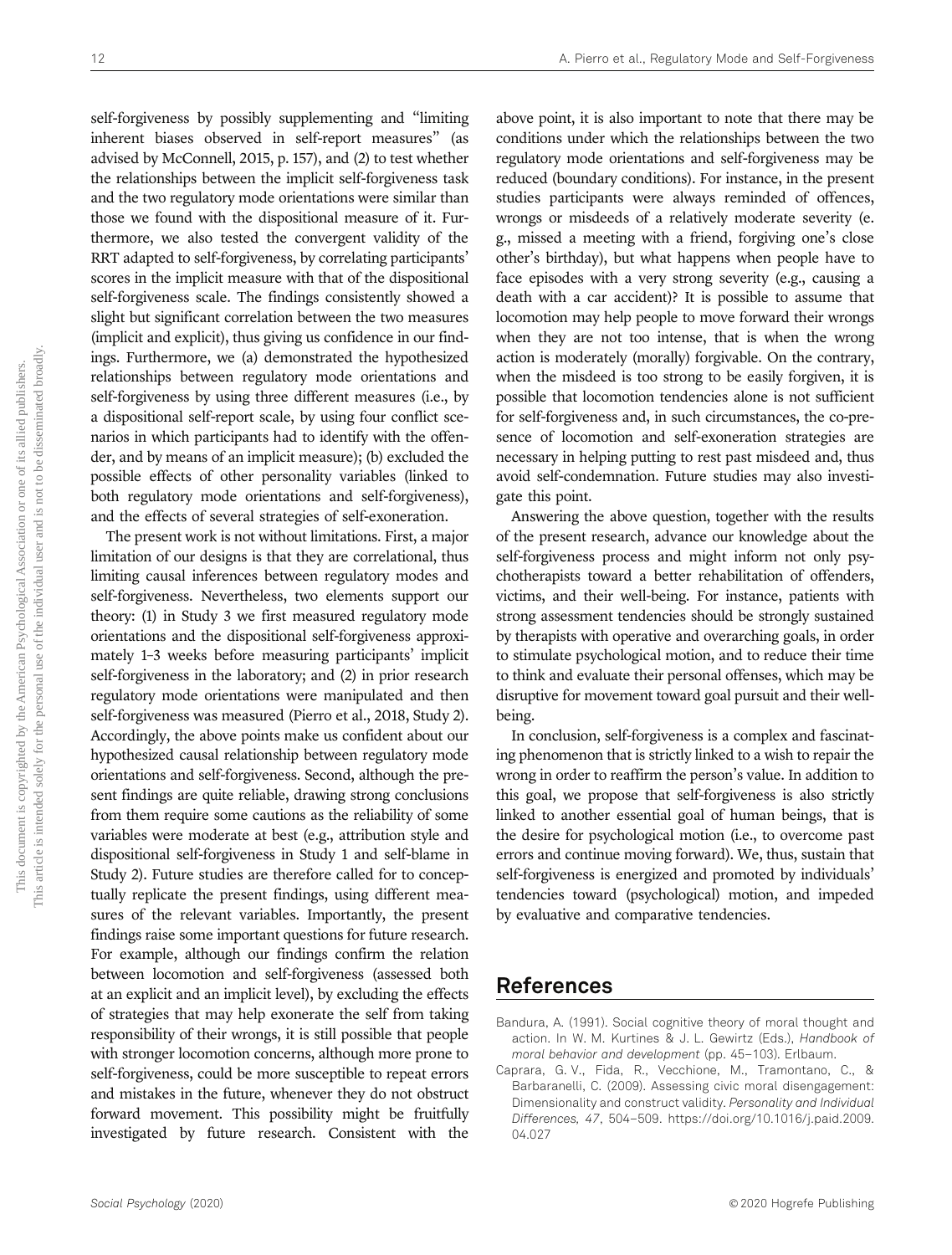- De Houwer, J., Heider, N., Spruyt, A., Roets, A., & Hughes, S. (2015). The relational responding task: Toward a new implicit measure of beliefs. Frontiers in Psychology, 6, Article 319. https://doi.org/10.3389/fpsyg.2015.00319
- Dixon, L. J., Earl, K. A., Lutz-Zois, C. J., Goodnight, J. A., & Peatee, J. J. (2014). Explaining the link between perfectionism and selfforgiveness: The mediating roles of unconditional self-acceptance and rumination. Individual Differences Research, 12, 101–111.
- Enright, R. D., The Human Development Study Group. (1996). Counseling within the forgiveness triad: On forgiving, receiving, forgiveness, and self-forgiveness. Counseling and Values, 40, 107–126. https://doi.org/10.1002/j.2161-007X.1996.tb00844.x
- Faul, F., Erdfelder, E., Lang, A. G., & Buchner, A. (2007). G\*Power 3: A flexible statistical power analysis program for the social, behavioral, and biomedical sciences. Behavior Research Methods, 39, 175–191.
- Fisher, M. L., & Exline, J. J. (2006). Self-forgiveness versus excusing: The roles of remorse, effort, and acceptance of responsibility. Self and Identity, 5, 127–146. https://doi.org/ 10.1080/15298860600586123
- Fisher, M. L., & Exline, J. J. (2010). Moving toward self-forgiveness: Removing barriers related to shame, guilt, and regret. Social and Personality Psychology Compass, 4, 548–558. https://doi.org/10.1111/j.1751-9004.2010.00276.x
- Gawronski, B., & Payne, B. K. (2010). Handbook of implicit social cognition: Measurement, theory, and applications. Guilford Press.
- Goldberg, L. R. (1992). The development of markers for the Big-Five factor structure. Psychological Assessment, 4, 26–42.
- Gonzales, M. H., Manning, D. J., & Haugen, J. A. (1992). Explaining our sins: Factors influencing offender accounts and anticipated victim responses. Journal of Personality and Social Psychology, 62, 958–971. https://doi.org/10.1037/0022-3514.62.6.958
- Greenwald, A. G., McGhee, D. E., & Schwartz, J. L. K. (1998). Measuring individual differences in implicit cognition: The implicit association test. Journal of Personality and Social Psychology, 74, 1464–1480. https://doi.org/10.1037/0022- 3514.74.6.1464
- Greenwald, A. G., Nosek, B. A., & Banaji, M. R. (2003). Understanding and using the Implicit Association Test: I. An improved scoring algorithm. Journal of Personality and Social Psychology, 85(2), 197–216. https://doi.org/10.1037/0022-3514.85.2.197
- Hall, J. H., & Fincham, F. D. (2005). Self-forgiveness: The stepchild of forgiveness research. Journal of Social and Clinical Psychology, 24, 621–637. https://doi.org/10.1521/jscp.2005. 24.5.621
- Higgins, E. T., Kruglanski, A. W., & Pierro, A. (2003). Regulatory mode: Locomotion and assessment as distinct orientations. Advances in Experimental Social Psychology, 35, 293–344.
- Hofmann, W., Gawronski, B., Gschwendner, T., Le, H., & Schmitt, M. (2005). A meta-analysis on the correlation between the implicit association test and explicit self-report measures. Personality and Social Psychological Bulletin, 31, 1369–1385. https://doi. org/10.1177/0146167205275613
- Holmgren, M. (1993). Forgiveness and the intrinsic value of persons. American Philosophical Quarterly, 30, 341–352. http://www.jstor.org/stable/20014472
- Karpinski, A., & Steinman, R. B. (2006). The single category implicit association test as a measure of implicit social cognition. Journal of Personality and Social Psychology, 91, 16–32. https://doi.org/10.1037/t01038-000
- Kruglanski, A. W., Pierro, A., & Higgins, T. E. (2016). Experience of time by people on the go: A theory of the locomotion– temporality interface. Personality and Social Psychology Review, 20, 100–117. https://doi.org/10.1177/1088868315581120
- Kruglanski, A. W., Pierro, A., Mannetti, L., & Higgins, T. E. (2013). The distinct psychologies of "looking" and "leaping": Assessment and locomotion as the springs of action. Social and Personality Psychology Compass, 7, 79–92.
- Kruglanski, A. W., Thompson, E. P., Higgins, E. T., Atash, M. N., Pierro, A., Shah, J. Y., & Spiegel, S. (2000). To "do the right thing" or to "just do it": Locomotion and assessment as distinct selfregulatory imperatives. Journal of Personality and Social Psychology, 79, 793–815. https://doi.org/10.1037/0022-3514.79.5.793
- Lucidi, F., Pica, G., Mallia, L., Castrucci, E., Manganelli, S., Bélanger, J. J., & Pierro, A. (2016). Running away from stress: How regulatory modes prospectively affect athletes' stress through passion. Scandinavian Journal of Medicine & Science in Sports, 26, 703–711. https://doi.org/10.1111/sms.12496
- McConnell, J. M. (2015). A conceptual-theoretical-empirical framework for self forgiveness: Implications for research and practice. Basic and Applied Social Psychology, 37, 143–164. https://doi.org/10.1080/01973533.2015.1016160
- Nisbett, R. E., & Wilson, T. D. (1977). Telling more than we can know: Verbal reports on mental processes. Psychological Review, 84, 231–259.
- Pierro, A., Giacomantonio, M., Pica, G., Kruglanski, A. W., & Higgins, E. T. (2011). On the psychology of time in action: Regulatory mode orientations and procrastination. Journal of Personality and Social Psychology, 6, 1317–1331. https://doi. org/10.1037/a0025943
- Pierro, A., Leder, S., Mannetti, L., Higgins, E. T., Kruglanski, A. W., & Antonio, A. (2008). Regulatory mode effects on counterfactual thinking and regret. Journal of Experimental Social Psychology, 44, 321–329.
- Pierro, A., Pica, G., Klein, K., Kruglanski, A. W., & Higgins, E. T. (2013). Looking back or moving on: How regulatory modes affect nostalgia. Motivation and Emotion, 37, 653–660. https:// doi.org/10.1007/s11031-013-9350-9
- Pierro, A., Pica, G., Higgins, E. T., & Kruglanski, A. W. (2018). "Letting myself go forward past wrongs": How regulatory modes affect self-forgiveness. PLoS One, 13, Article e0193357. https://doi.org/10.1371/journal.pone.0193357
- Pica, G., Amato, C., Mauro, R., & Pierro, A. (2015). Individual differences in preference for thought suppression: Components and correlates of the white bear suppression inventory. TPM – Testing, Psychometrics, Methodology in Applied Psychology, 22, 31–42. https://doi.org/10.4473/TPM22.1.3
- Pica, G., Amato, C., Pierro, A., & Kruglanski, A. W. (2015). The early bird gets the worm: On locomotors' preference for morningness. Personality and Individual Differences, 76, 158–160. https://doi.org/10.1016/j.paid.2014.12.020
- Ross, S. R., Kendall, A. C., Matters, K. G., Rye, M. S., & Wrobel, T. A. (2004). A personological examination of self- and otherforgiveness in the five factor model. Journal of Personality<br>Assessment, 82, 207-214. https://doi.org/10.1207/ 82, 207–214. https://doi.org/10.1207/ s15327752jpa8202\_8
- Tangney, J., Boone, A. L., & Dearing, R. (2005). Forgiveness of the self: Conceptual issues and empirical findings. In E. L. Worthington (Ed.), Handbook of forgiveness (pp. 143–158). Brunner-Routledge.
- Tangney, J. P., & Dearing, R. L. (2002). Shame and guilt. Guilford Press.
- Thompson, L. Y., Snyder, C. R., Hoffman, L., Michael, S. T., Rasmussen, H. N., Billings, L. S., & Roberts, D. E. (2005). Dispositional forgiveness of self, others, and situations. Journal of Personality, 73, 313–360. https://doi.org/10.1111/j.1467- 6494.2005.00311.x
- Weiner, B., Graham, S., Peter, O., & Zmuidinas, M. (1991). Public confession and forgiveness. Journal of Personality, 59, 281–312. https://doi.org/10.1111/j.1467-6494.1991.tb00777.x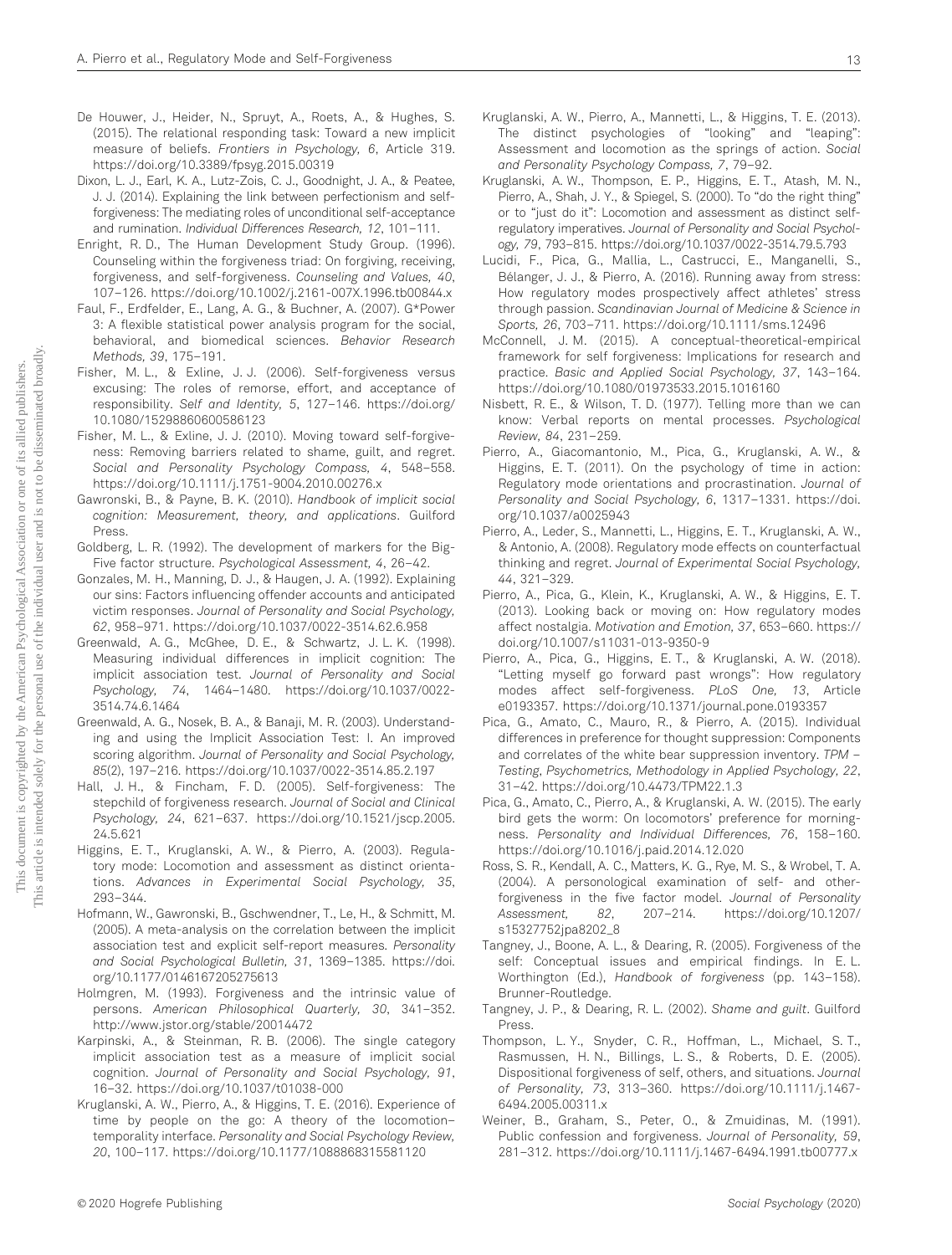- Wenzel, M., Woodyatt, L., & Hedrick, K. (2012). No genuine selfforgiveness without accepting responsibility: Value reaffirmation as a key to maintaining positive self regard. European Journal of Social Psychology, 42, 617–627. https://doi.org/ 10.1002/ejsp.1873
- Wohl, M. J. A., DeShea, L., & Wahkinney, R. L. (2008). Looking within: Measuring state self-forgiveness and its relationship to psychological well-being. Canadian Journal of Behavioural Science, 40, 1–10.
- Wohl, M. J. A., Pychyl, T. A., & Bennett, S. H. (2010). I forgive myself, now I can study: How self-forgiveness for procrastinating can reduce future procrastination. Personality and Individual Differences, 48, 803–808.
- Worthington, E. L. Jr., Witvliet, C. V. O., Pietrini, P., & Miller, A. J. (2007). Forgiveness, health, and well-being: A review of evidence for emotional versus decisional forgiveness, dispositional forgiveness, and reduced unforgiveness. Journal of Behavioral Medicine, 30, 291–302. https://doi.org/10.1007/ s10865-007-9105-8

## History

Received April 16, 2020 Revision received July 23, 2020 Accepted September 3, 2020 Published online December 21, 2020

#### Conflict of Interest

The authors declare that they have no conflict of interest.

## Publication Ethics

The set of studies were approved by the Ethical Committee under protocol 63-11/23, titled: "The influence of Regulatory Mode Orientations on Self-Forgiveness."

All procedures performed in studies involving human participants were in accordance with the ethical standards of the institutional and/or national research committee and with the 1964 Helsinki declaration and its later amendments or comparable ethical standards.

#### Authorship

All authors were involved in all parts of the research. Antonio Pierro and Gennaro Pica designed the study and collected. Antonio Pierro, Gennaro Pica and Francesco Dentale analyzed the data. All authors contributed to write and revise the manuscript. Informed consent was obtained from all individual participants included in the study. The authors confirm that they will comply with the journal's policy on data archiving and sharing.

#### ORCID

Gennaro Pica https://orcid.org/0000-0003-3739-7462

#### Gennaro Pica

Department of Psychology University of Rome "La Sapienza" Piazzale Aldo Moro, 5 00185 Roma RM Italy gennaro.pica@uniroma1.it